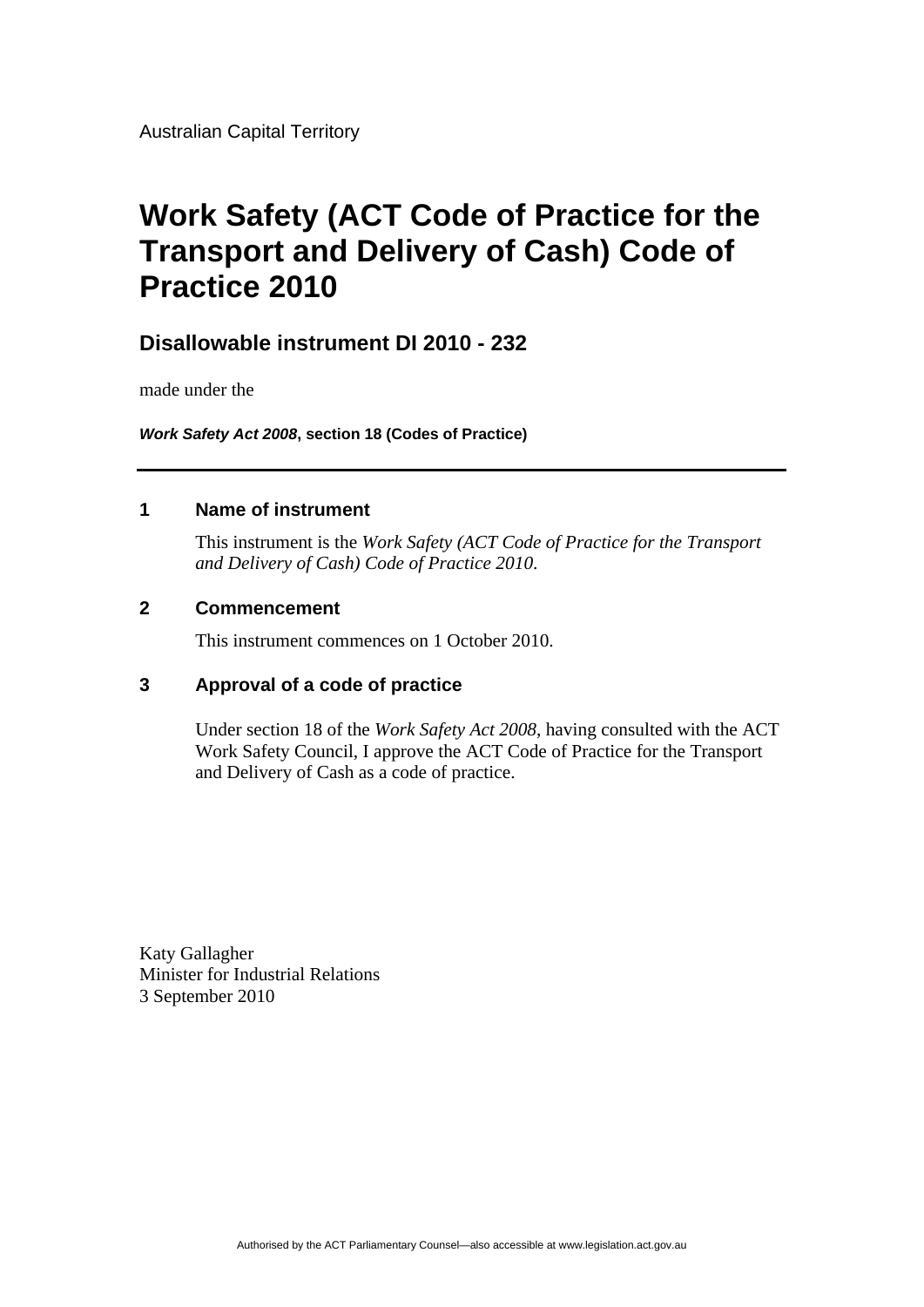



# **Transport and Delivery of Cash**

**Code of Practice** 

OCTOBER 2010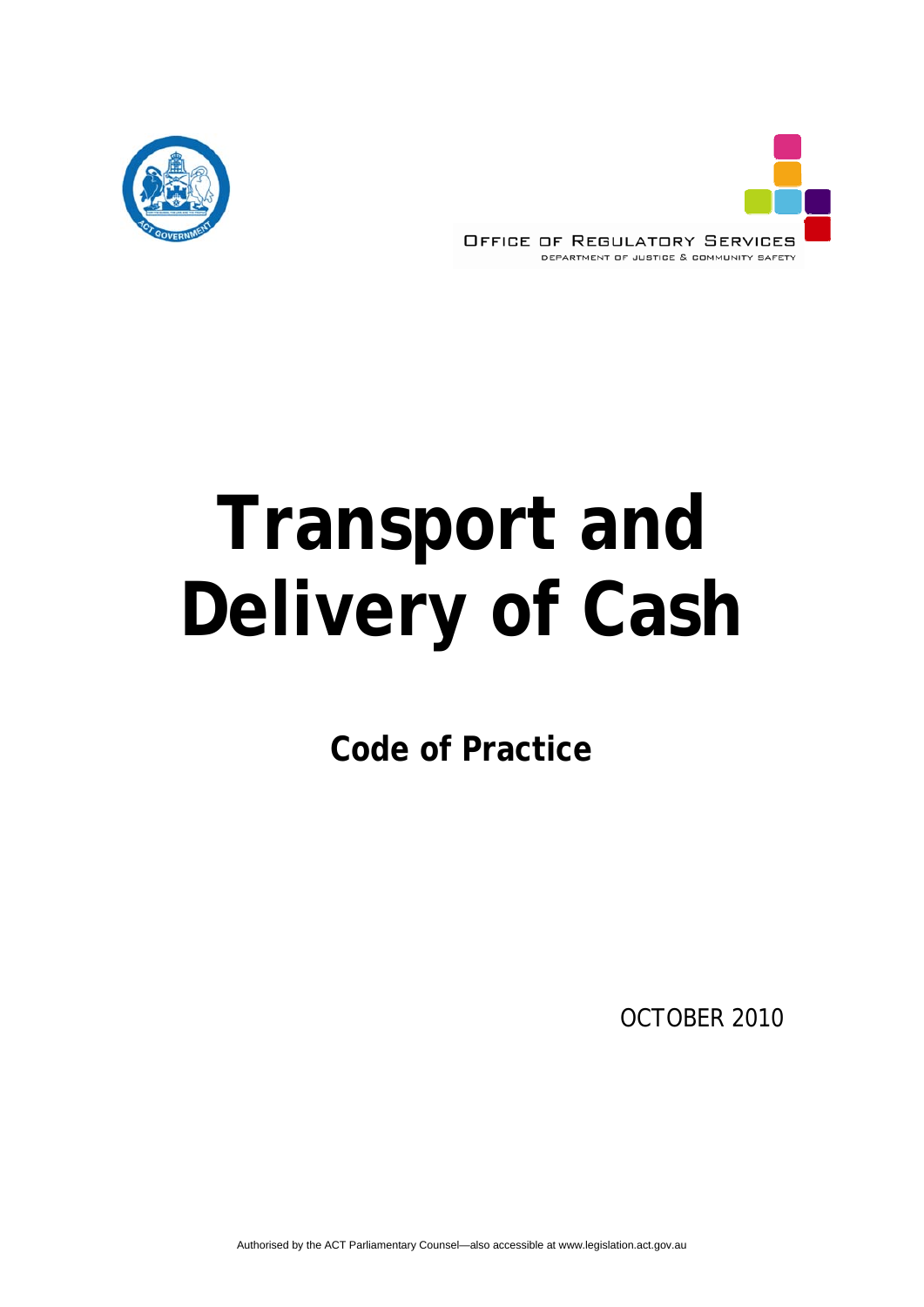### **TABLE OF CONTENTS**

| 1  |                                                 |                                                                                                                                 |  |
|----|-------------------------------------------------|---------------------------------------------------------------------------------------------------------------------------------|--|
|    | 1.1<br>1.2<br>1.3<br>1.4<br>1.5<br>1.6          |                                                                                                                                 |  |
| 2  |                                                 |                                                                                                                                 |  |
|    | 2.1<br>2.2<br>2.3<br>2.4                        | WORK SAFETY DUTIES FOR PERSONS CONDUCTING A BUSINESS OR UNDERTAKING 3<br>WORK SAFETY DUTIES FOR PERSON IN CONTROL OF PREMISES 3 |  |
| 3  |                                                 |                                                                                                                                 |  |
|    | 3.1<br>3.2                                      | PROCEDURES FOR RESOLVING HEALTH AND SAFETY MATTERS 6                                                                            |  |
| 4  |                                                 |                                                                                                                                 |  |
|    | 4.1<br>4.2<br>4.3<br>4.4<br>4.5                 |                                                                                                                                 |  |
| 5  |                                                 |                                                                                                                                 |  |
| 6  |                                                 |                                                                                                                                 |  |
| 7  |                                                 |                                                                                                                                 |  |
|    | 7.1<br>7.2<br>7.3<br>7.4                        |                                                                                                                                 |  |
| 8  |                                                 |                                                                                                                                 |  |
|    | 8.1<br>8.2<br>8.3                               | PROCEDURES IN THE COURSE OF A SERIOUS EVENT OR ATTEMPTED ROBBERY  20                                                            |  |
| 9  |                                                 |                                                                                                                                 |  |
| 10 | PERSONAL PROTECTIVE AND SAFETY EQUIPMENT (PPSE) |                                                                                                                                 |  |
| 11 |                                                 |                                                                                                                                 |  |
| 12 |                                                 |                                                                                                                                 |  |
| 13 |                                                 |                                                                                                                                 |  |
| 14 |                                                 |                                                                                                                                 |  |
| 15 |                                                 |                                                                                                                                 |  |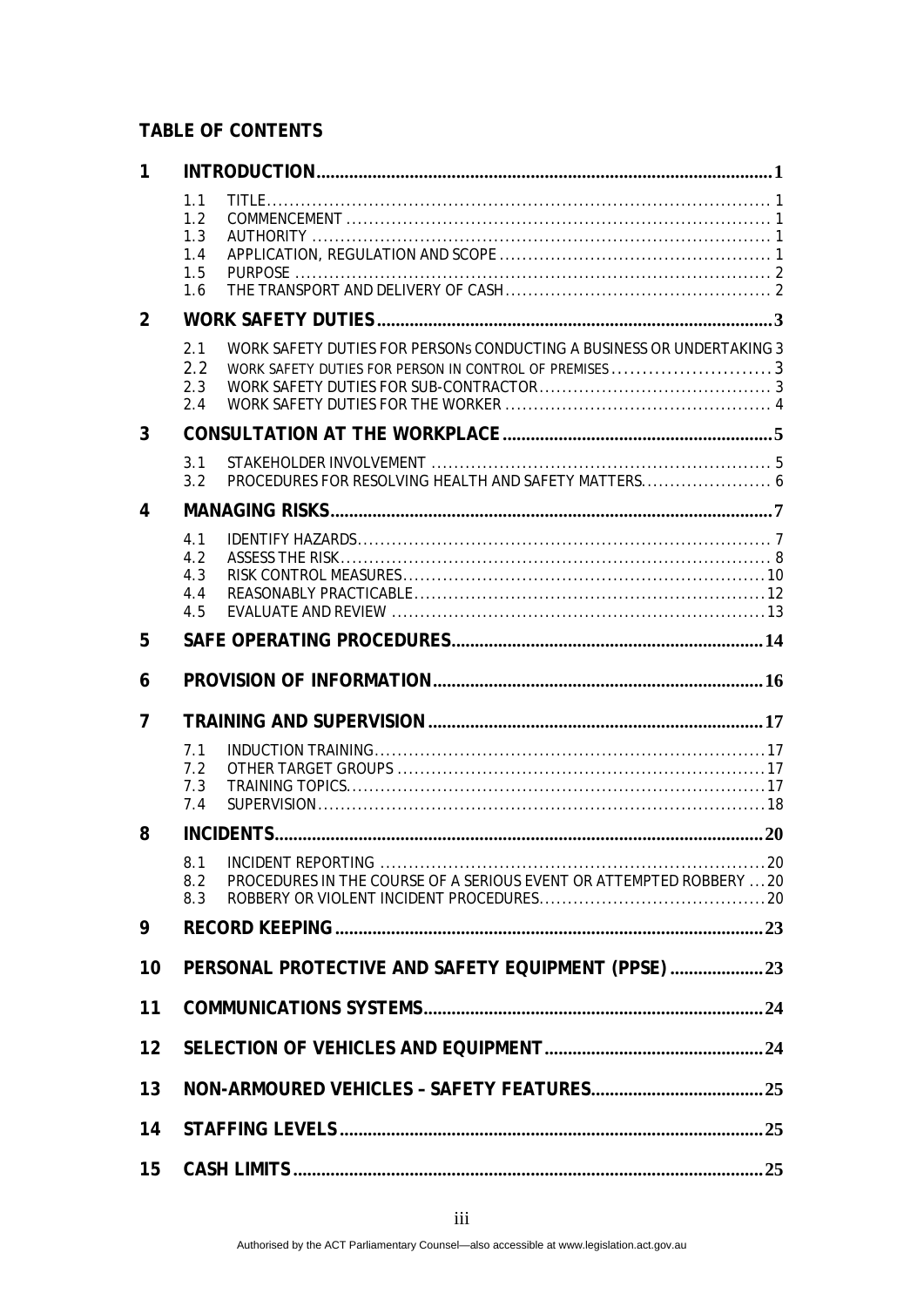| 16.2 CHAIN OF RESPONSIBILITY AND SUB-CONTRACTING26 |  |
|----------------------------------------------------|--|
|                                                    |  |
|                                                    |  |
|                                                    |  |
|                                                    |  |
| ATTACHMENT 2: RISK ASSESSMENT REVIEW CHECKLIST 36  |  |
|                                                    |  |
|                                                    |  |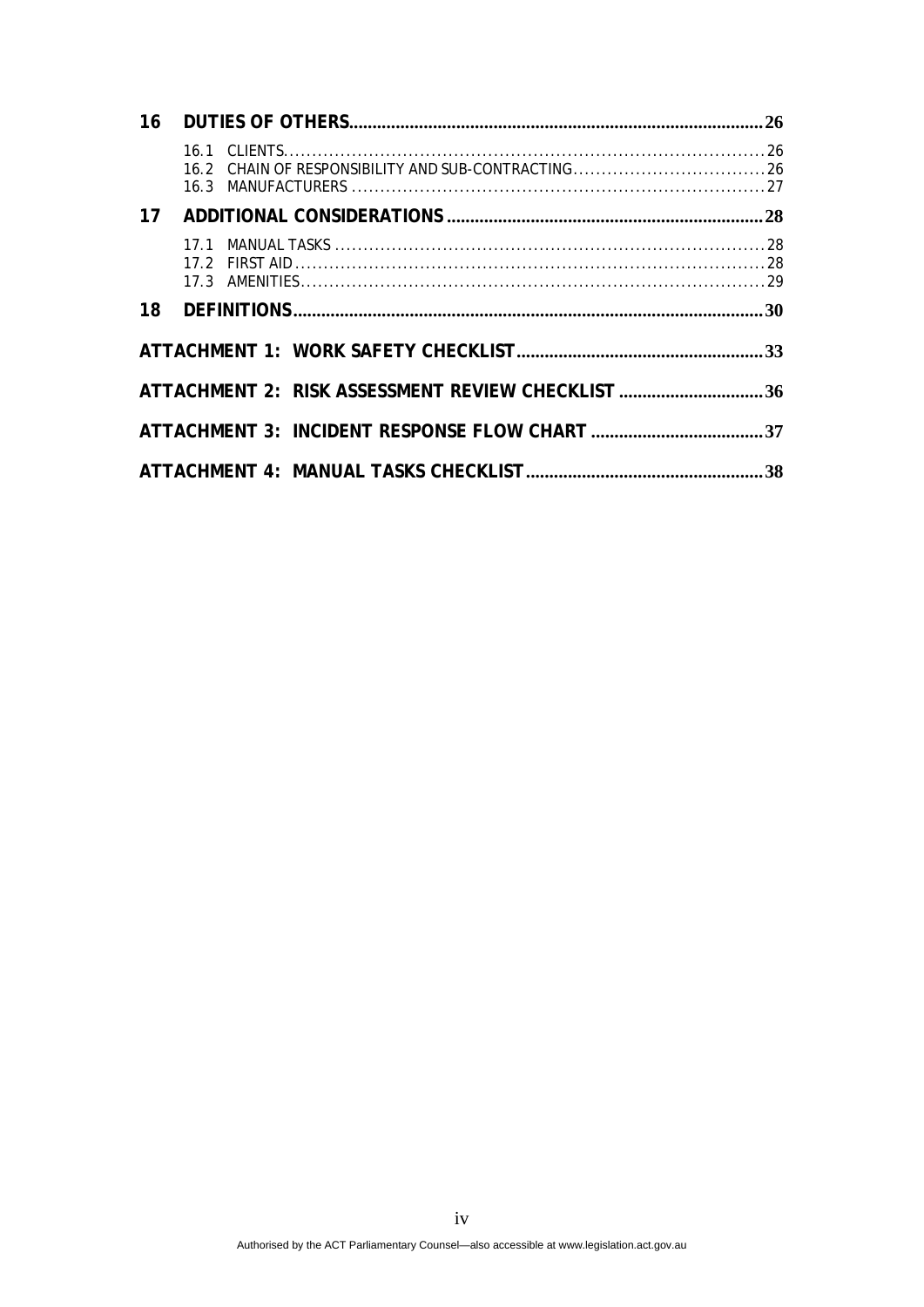### **1 INTRODUCTION**

### **1.1 TITLE**

This is the Transport and Delivery of Cash Code of Practice.

### **1.2 COMMENCEMENT**

This Code of Practice is to commence on the day after notification.

### **1.3 AUTHORITY**

This code of practice is approved in accordance with Section 18 of the *Work Safety Act 2008* (the WS Act).

Codes of practice are designed to be used in conjunction with the Act and associated regulations. Section 19 of the Act provides that in deciding whether a person has complied with a duty, a decision maker may consider whether a person has complied with an approved code of practice in relation to the duty. Codes of practice can be called upon during legal proceedings and can be called on to show that a person has failed to meet a standard specified in the Act or a regulation.

Where there is a breach of the Act an Inspector appointed under the Act may cite a relevant code of practice when issuing an Improvement or Prohibition Notice. Failure to comply with an Improvement or Prohibition Notice is an offence under the Act.

This code of practice was referred to the Work Safety Council for advice. The Work Safety Council is established under the Act and provides advice to the Minister on the approval of codes of practice under the Act. The Council recommended to the Minister that the code of practice be approved.

### **1.4 APPLICATION, REGULATION AND SCOPE**

The Office of Regulatory Services promotes workplace health and safety through education, liaison with community and government bodies as well as the enforcement of the WS Act and associated regulations.

The Commissioner for Fair Trading regulates the licensing of persons involved in Cash in Transit (C-I-T) activities. This includes receiving applications and registration fees, processing applications, notifying each applicant of the outcome of the application, and deregistering workers in accordance with relevant codes.

This Code of Practice applies to everyone involved in C-I-T operations in the Australian Capital Territory. It is particularly useful to:

- persons conducting a business or undertaking (including employers and sub-contractors);
- persons in control; and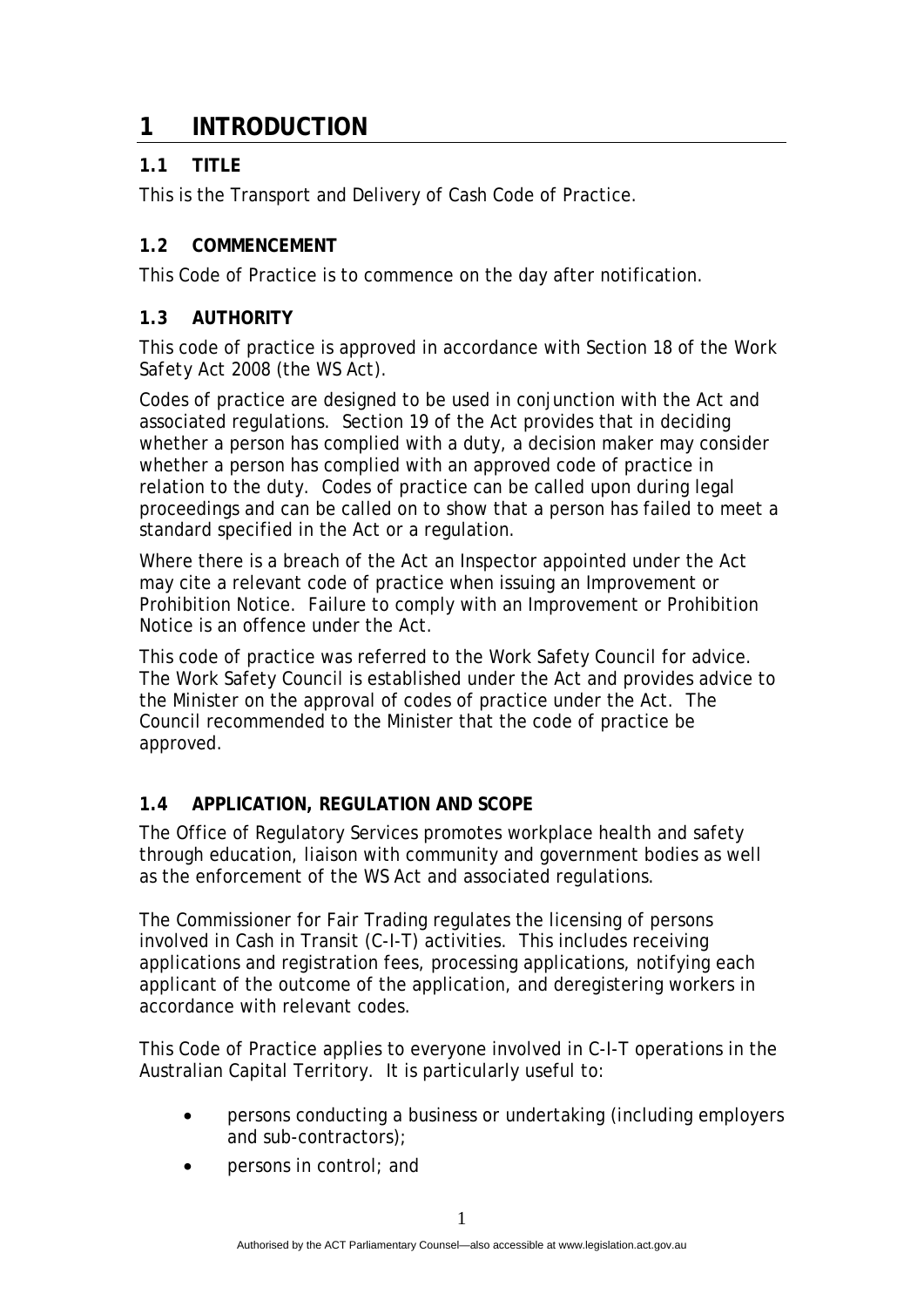• workers.

### **1.5 PURPOSE**

This Code of Practice provides guidance to prevent injury and illness to persons engaged in C-I-T operations and work. It also provides practical guidance on implementing the requirements of the WS Act and associated regulations.

The objectives of this Code of Practice are to:

- promote the health, safety and welfare of people undertaking C-I-T activities;
- provide guidance on the standards of safety for those who undertake C-I-T services;
- ensure that risks to health and safety associated with C-I-T operations are identified, assessed and eliminated or controlled;
- promote consultation and cooperation between the persons in control, workers, contractors and sub-contractors; and
- protect persons at or near workplaces from risks to health or safety arising out of the activities of workers at work.

### **1.6 THE TRANSPORT AND DELIVERY OF CASH**

The C-I-T operations is any service whereby a person or persons transport cash on behalf of another person or persons as part of an undertaking by any means and includes:

- an escort service whereby such property is safeguarded in the course of such transportation;
- the provision of management, secretarial or administration as part of such a service; and
- work performed in relation to the servicing or maintenance of ATMs or equivalent technology.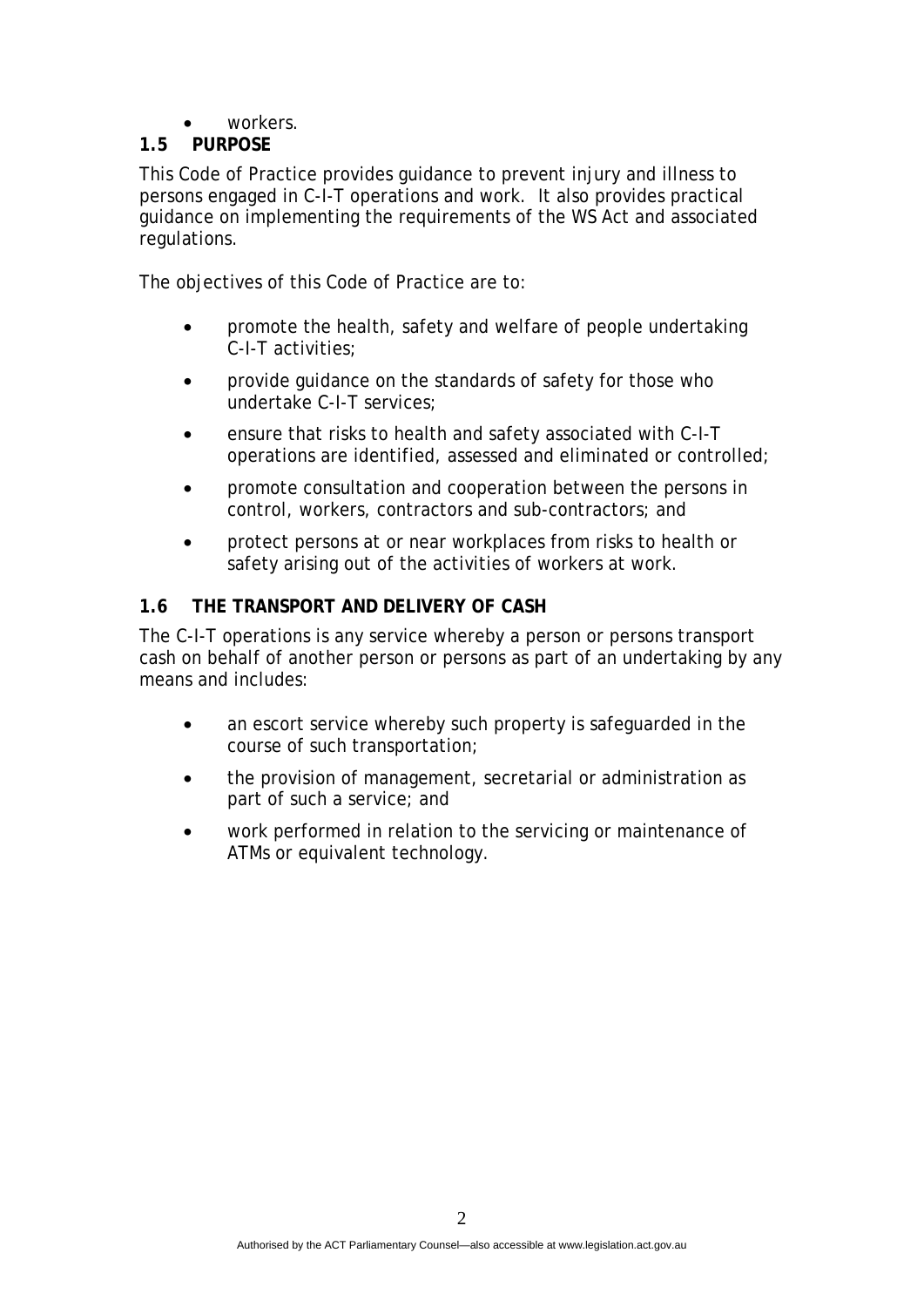## **2 WORK SAFETY DUTIES**

The WS Act requires that everyone in the workplace be aware of industryspecific risks and take steps to prevent workplace accidents, injuries and illnesses.

### **2.1 WORK SAFETY DUTIES FOR PERSONS CONDUCTING A BUSINESS OR UNDERTAKING**

A person conducting a business or undertaking must ensure work safety by managing risks. This includes safe systems of work and providing workers with safe equipment and materials. The person in control of the business or undertaking must provide appropriate information, instruction, training or supervision to workers and other people at the business or undertaking to allow work to be carried out safety. This includes the resources to implement and support safe work practices as well as ensure that workers are informed about and are involved in, health and safety issues.

A person conducting a business or undertaking is responsible for the development of work safety policies and related documentation, and to ensure that these documents are kept up-to-date.

The meaning of a person conducting business or undertaking for the purpose of this code includes:

- 1 employer
- 2 self-employed person
- 3 municipal corporation
- 4 sub-contractor

### **2.2 WORK SAFETY DUTIES FOR PERSON IN CONTROL OF PREMISES**

Under the WS Act, persons in control of premises, which can include the person conducting the business or undertaking, must take all reasonably practicable steps to ensure that the workplace, access to and egress from the workplace, as well as plant and/or substances at a workplace, is safe and without risk to health.

When contracting out C-I-T work to sub-contractors, C-I-T operators must ensure that the sub-contractor is carrying out the work in a safe manner and in accordance with this Code of Practice.

### **2.3 WORK SAFETY DUTIES FOR SUB-CONTRACTOR**

The sole sub-contractor should ensure that all reasonably practicable steps are taken to ensure that the health and safety of persons, in addition to workers, are not adversely affected by the work being undertaken.

Sub-contractors who have engaged people as workers, have the same work safety duties as a person conducting the business or undertaking.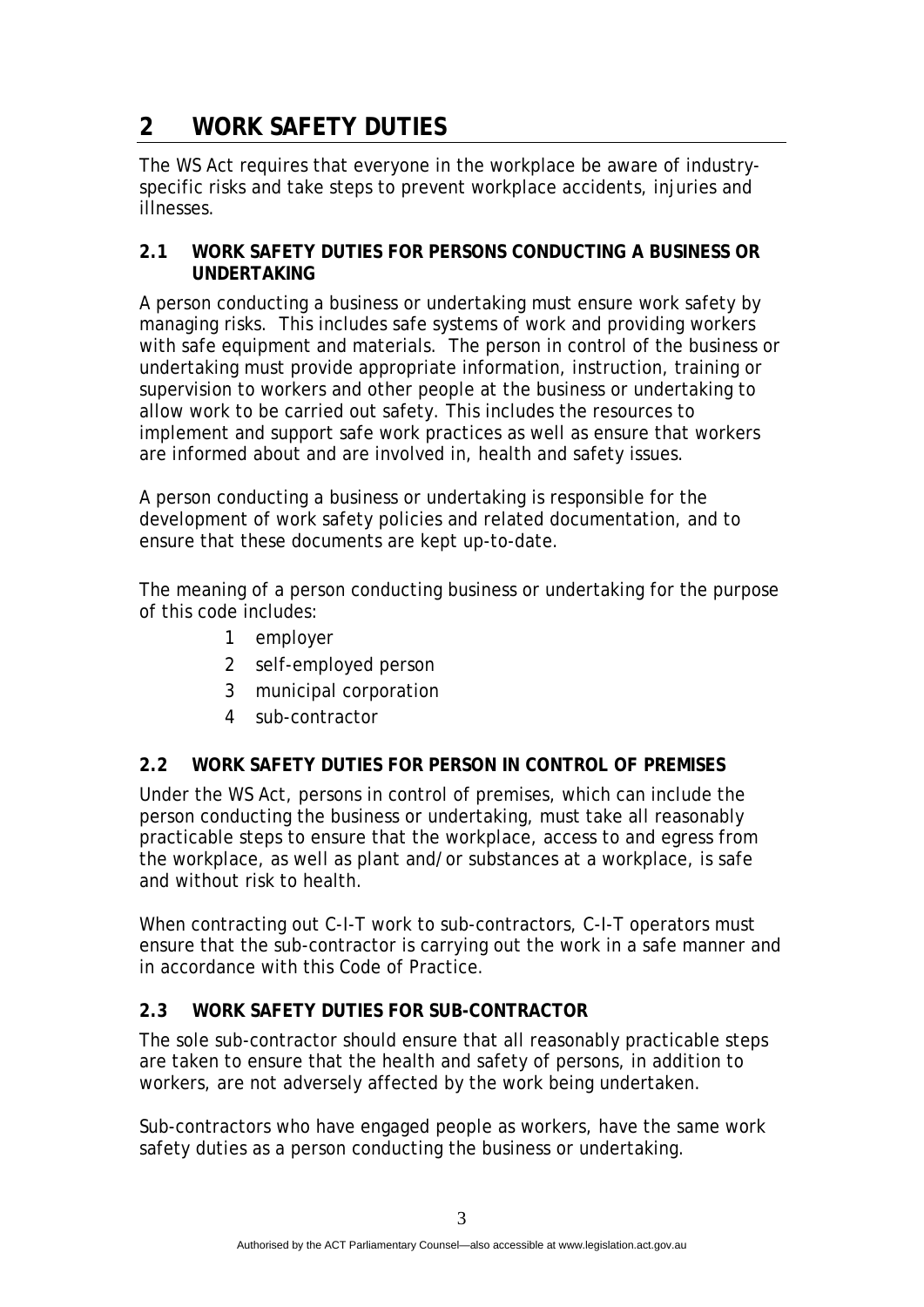#### **2.4 WORK SAFETY DUTIES FOR THE WORKER**

Under the WS Act workers are required to follow safety procedures and instructions and participate in safety training provided by persons in control. Workers must use the safety equipment provided by the persons in control and take all reasonably practicable steps to report any risk, illness and injury, connected with work, that the worker is aware of.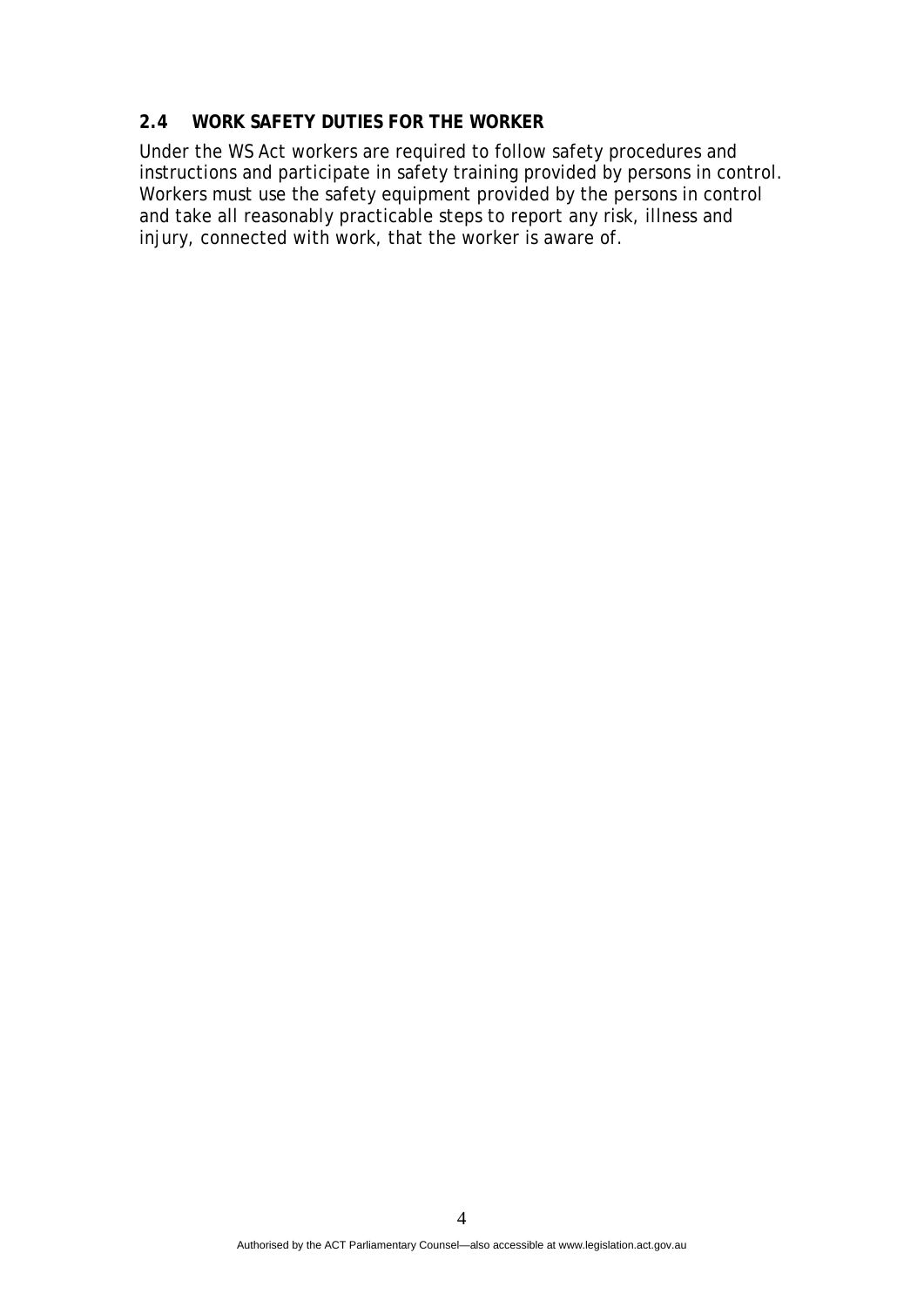# **3 CONSULTATION AT THE WORKPLACE**

The WS Act requires employers to take all reasonably practicable steps to consult with workers and take into account their views when making decisions that affect their health, safety and welfare, including systems of work.It is the employer's responsibility to consult with the Work Safety Representative (WSR) as soon as possible on any changes planned for the workplace where those changes may affect the health and safety of any worker.

### **3.1 STAKEHOLDER INVOLVEMENT**

The involvement of workers in the risk management process is an essential step in achieving work safety. The information in this Code of Practice should be used when consulting with workers (whether directly or through their WSR, as appropriate) about decisions that affect their health, safety and welfare.

Each organisation will have an established method of communication and consultation in the workplace that is appropriate to that organisation. This might involve memos, notice boards, staff meetings, meetings with the Work Safety Committee (WS Committee), where it exists, as well as other methods of communication. Employers should use these opportunities to encourage workers to discuss work safety issues as well as identify problems and possible solutions.

To achieve good health and safety outcomes, employers should:

- consult with either the elected/selected WSR, WS Committee (if any) or involved union(s);
- consult with each involved union in relation to the established Worker Consultation Unit;
- document issues raised and decisions reached;
- demonstrate commitment;
- encourage workers to talk about health and safety issues; and
- take action to ensure that issues are resolved.

The employer should undertake consultation in the following circumstances:

- when developing measures to:
	- identify systems of work;
	- − consider the elimination or control of risks;
	- introduce or alter procedures for monitoring workplace risks;
	- − change the facilities in the workplace; and
	- change the process of consultation.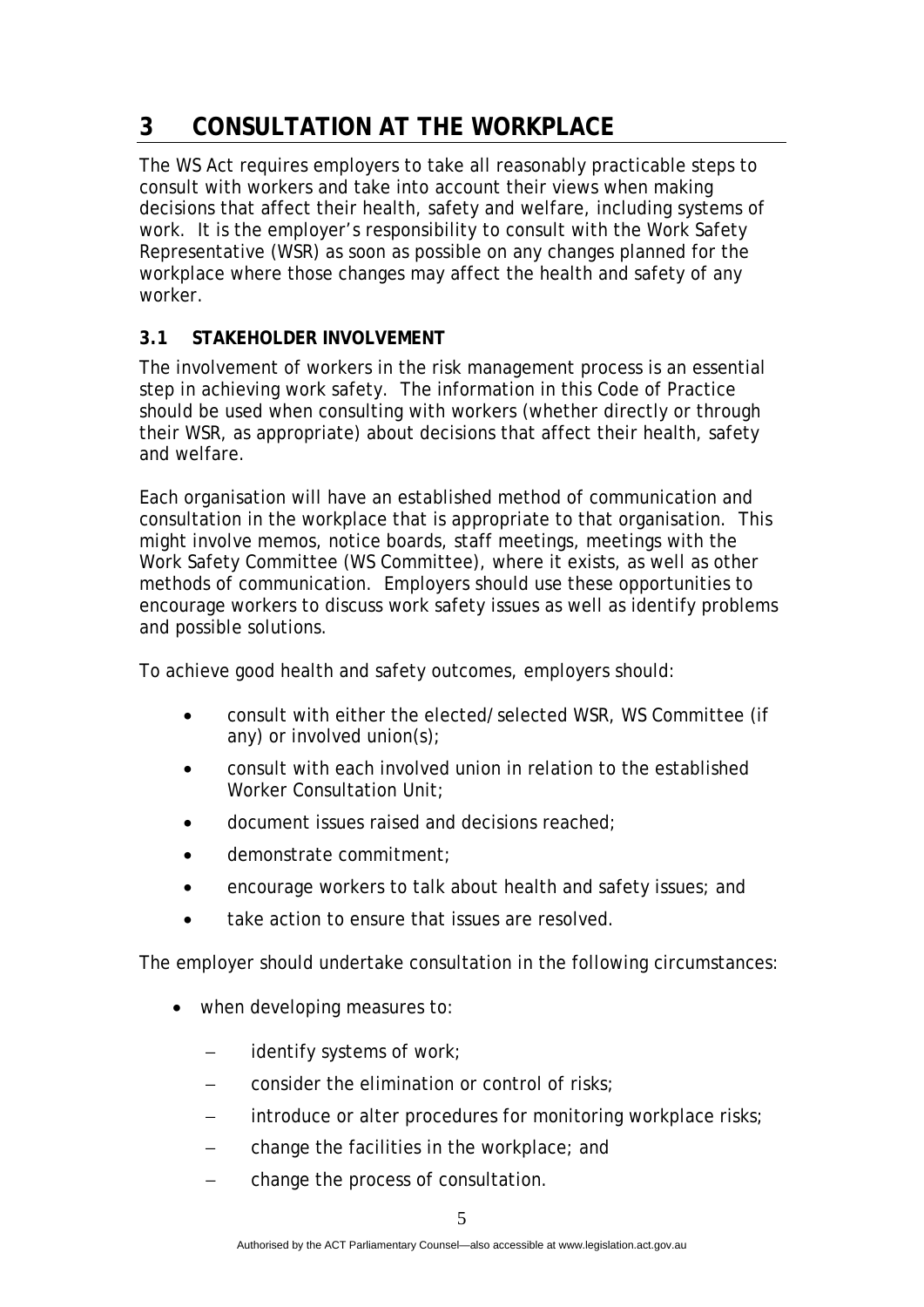- when changes are proposed to the:
	- − work environment;
	- systems or methods of work; and
	- − plant or substances used for work.

### **3.2 PROCEDURES FOR RESOLVING HEALTH AND SAFETY MATTERS**

While the emphasis is on consultation and co-operation, problems may still arise when there are disagreements between employers and workers on work safety issues.

If employers and workers cannot reach an agreement on work safety issues, then they should utilise the services of their WSR or the WS Committee (if any). If the consultation process fails to resolve a work safety issue, the WSR has the power to issue a Provisional Improvement Notice (PIN). Issuing a PIN is a formal process that involves notifying WorkSafe ACT. Issuing a PIN should be used as a last resort where other forms of dispute resolution have proven to be ineffective.

If the situation is still unresolved then contact can be made with other agencies and/or organisations that may assist with solving the disagreement. These organisations might include peak bodies, industry associations, work safety professionals or WorkSafe ACT.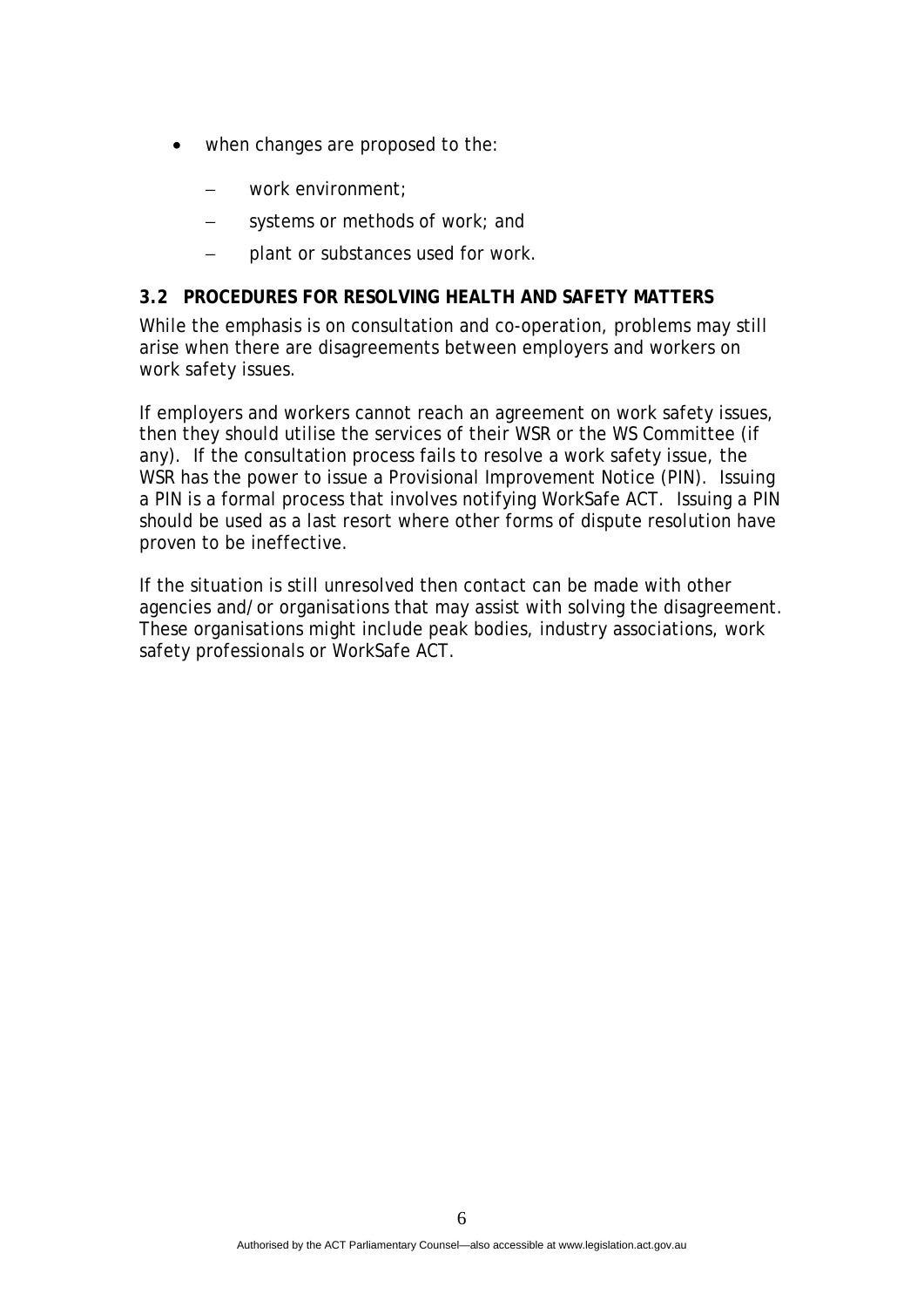# **4 MANAGING RISKS**

Persons conducting a business or undertaking or persons in control involved in the C-I-T industry should have clear, well-documented policies and procedures for dealing with health and safety issues that set out who is accountable for each element of the work.

The person conducting a business or undertaking or person in control should undertake a hazard identification and risk assessment process at the planning stage of any job, in consultation with experienced staff, to determine the risks. Safe systems of work must then be put in place to minimise those risks.

The four simple steps to risk management are **S.A.F.E**.

- **S**ee it The hazards must be identified
- **A**ssess it The degree of risk associated with the hazard must be assessed
- **F**ix it Control the risk by determining and implementing appropriate control measures
- **E**valuate it Review or evaluate the effectiveness of the control implemented

### **4.1 IDENTIFY HAZARDS**

Persons conducting a business or undertaking or persons in control must take all reasonably practicable steps in consultation with workers to identify all potential work safety hazards that could create a risk to any person at or near the workplace.

The hazard identification process must be conducted for the person conducting the business or undertaking by a person who has acquired through training, qualifications or experience and/or a combination of knowledge and skills to carry out the task and in consultation with workers and clients, for each site prior to the work being undertaken. This competent person identifies the risks of each C-I-T job and provides the person conducting a business or undertaking with a risk assessment report.

The hazard identification process must be applied to the whole system of work. As a minimum the following should be considered:

### **General**

- consulting experienced staff about known hazards;
- consulting with C-I-T clients, associations, government bodies and work safety consultants on likely hazards; and
- consulting incident or injury records.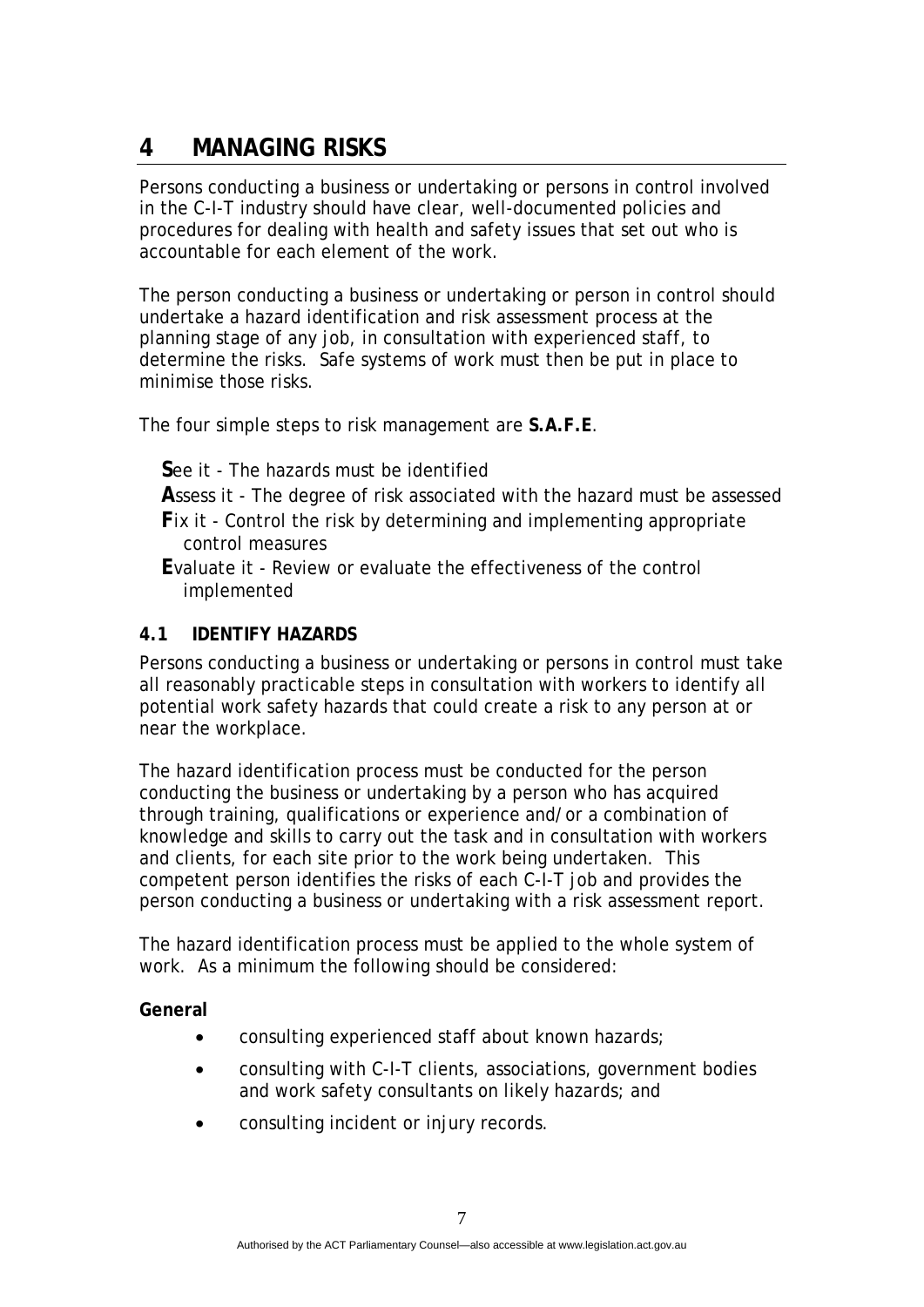### **Personnel**

- determining levels of training and experience required to perform the tasks;
- varying roles (e.g. driver, cash escort, cash carrier);
- work practices, systems of work; and
- shift working arrangements and other fatigue and stress related hazards.
- manual handling tasks (including the weight being carried);

### **Equipment**

- personal protective and safety equipment (PPSE) (e.g. firearms) and any other equipment required;
- systems of communication (e.g. back-to-base radio, mobile phones);
- type of transport; and
- regular testing of vehicles and equipment.

### **Environment**

- locations involved (e.g. client sites such as clubs and hotels, shopping centres, retail outlets, financial institutions and ATMs, proximity of parking to site, in the office etc);
- time of the day that the work is to be performed; and
- factors such as lighting, darkness, wet conditions, traffic and pedestrian flow etc.

### **Other**

- information provided by customers;
- previous incidents or hold ups that have occurred; and
- any other risk factors.

### TO ASSIST IN THE IDENTIFICATION OF HAZARDS SEE ATTACHMENT 1 – WORK SAFETY CHECKLIST

### **4.2 ASSESS THE RISK**

Once a hazard has been identified the person conducting a business or undertaking or the person in control must assess the level of risk which the hazard poses to the health and safety of workers and others located at or near the workplace. That is, they must assess how likely it is that someone could be harmed by the hazard and the seriousness of the resulting injury or illness. Consultation with workers or other persons carrying out the work is to be a part of that assessment process.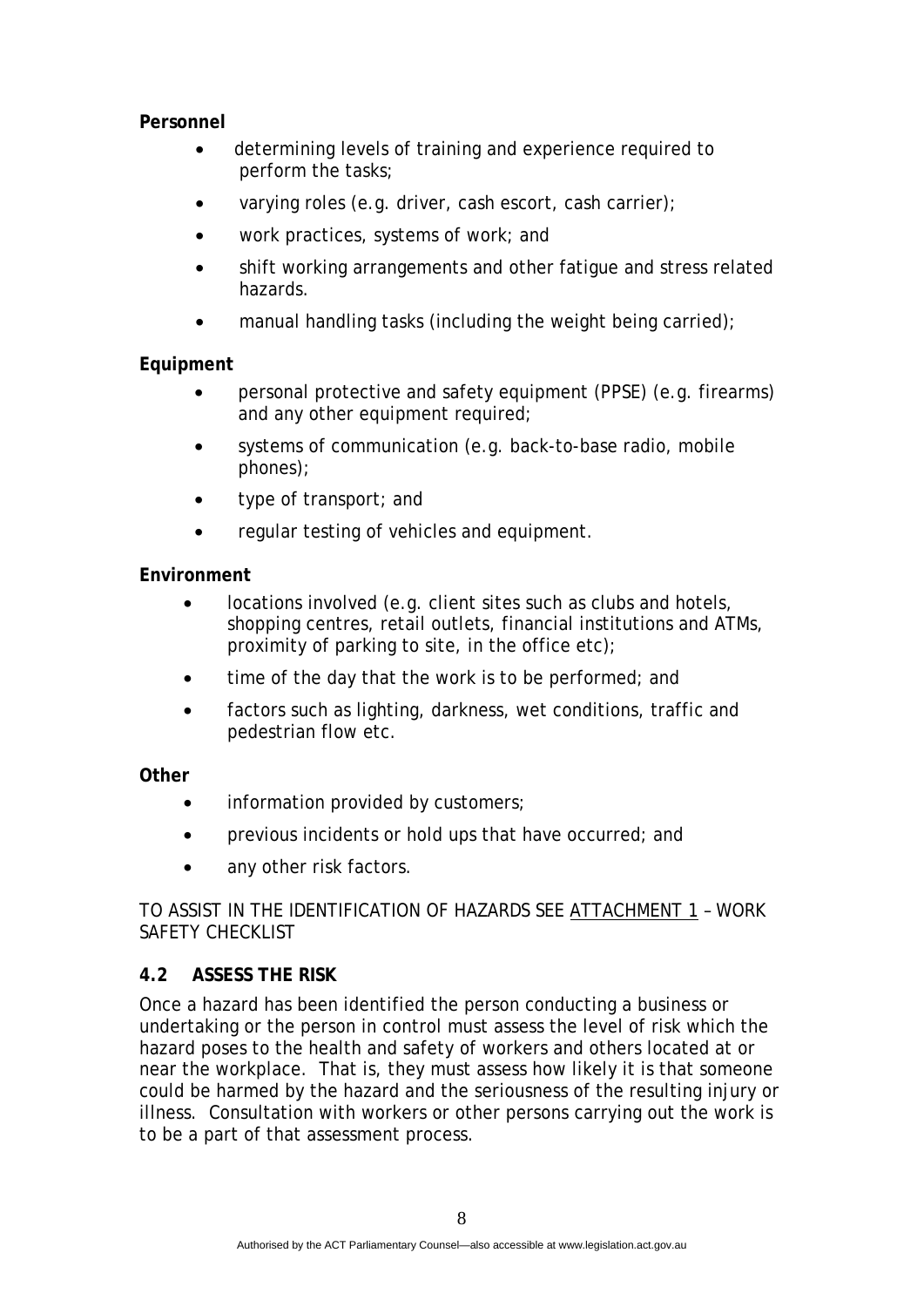In the case of an urgent "one-off-job", a risk assessment must be conducted prior to accepting or undertaking the job. This must determine the level of risk posed and the appropriate methods of elimination and/or control of the risks. Depending on the circumstances a site visit may not be required.

The following must be considered when conducting a risk assessment:

- the likely hazards;
- the severity of the risk;
- the likelihood of an injury or illness occurring;
- the severity of that injury or illness:
- any factors that might contribute to the risk;
- any available health and safety information related to the hazard; and
- identification of the actions necessary to control the risk.

Upon completion of the risk assessment process, the competent person or person in control advises on:

- the method or system of work;
- the type of operation required (e.g. overt or covert);
- time of pick-up/delivery (e.g. whether the work to be performed is best suited to be conducted at a particular time, and if so, what time of day or period of time); and
- the frequency of collections to or from any one place.

The following table will assist in assessing the level of risk which the hazard poses to the health and safety of workers and others.

**Using the Assessment Table** 

- Determine the *likelihood* of the hazard occurring as listed in the left-hand margin.
- Determine the *consequence* of that hazard; will the consequences be severe, major, moderate or minor?
- Join the *likelihood* and the *consequence* to obtain the resulting number. This number identifies the level of risk for that activity.
- The lower the number, the higher the risk; for example, number 1 indicates an extreme risk while number 4 indicates a moderate risk.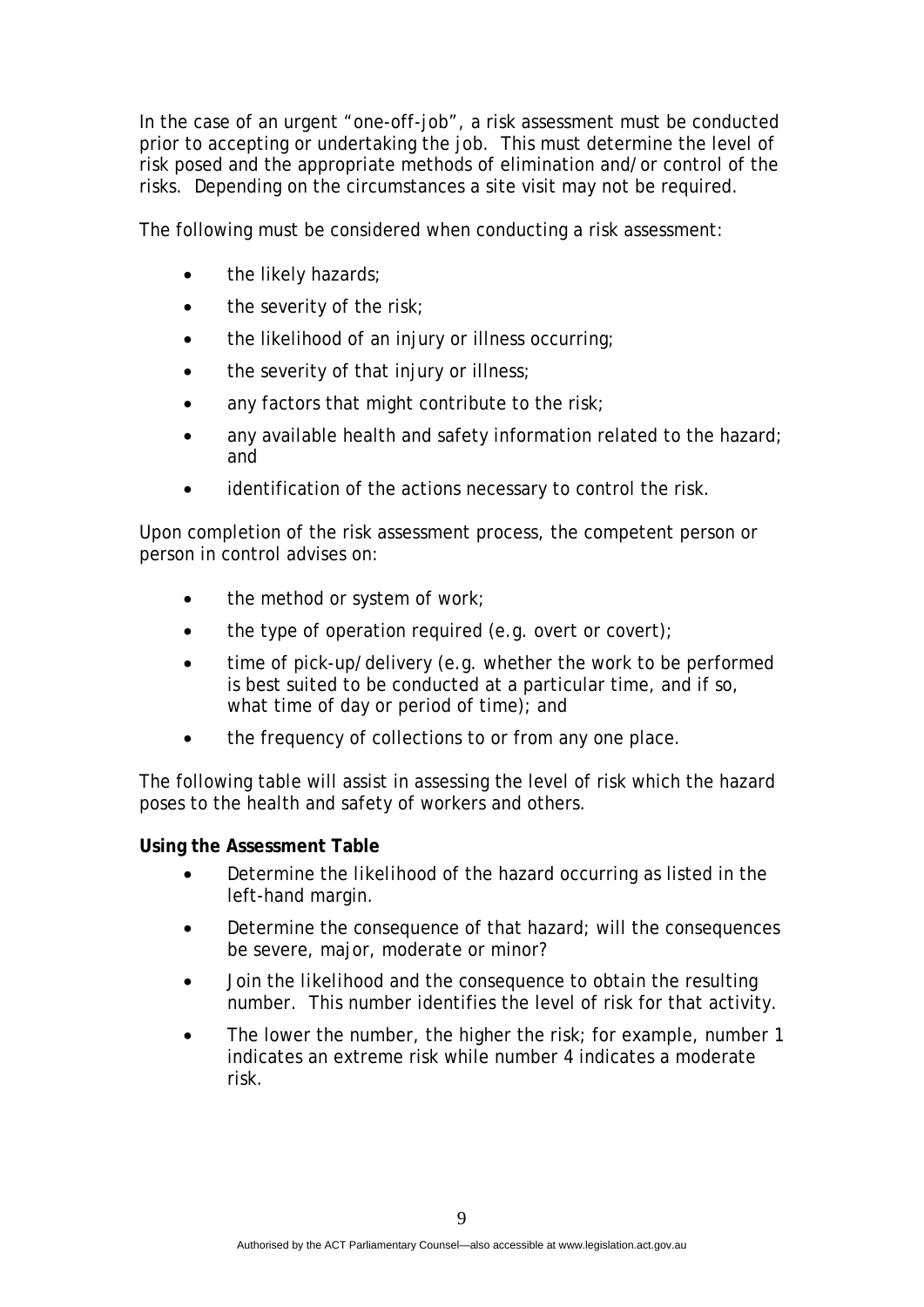| <b>ASSESSMENT TABLE</b>                                 |                                                     |                                          |                                             |                                                 |  |
|---------------------------------------------------------|-----------------------------------------------------|------------------------------------------|---------------------------------------------|-------------------------------------------------|--|
|                                                         | CONSEQUENCES: How severely could it hurt someone?   |                                          |                                             |                                                 |  |
| <b>LIKELIHOOD</b><br>How likely could it<br>happen?     | <b>SEVERE</b><br>Death,<br>permanent<br>disablement | <b>MAJOR</b><br>Serious bodily<br>injury | <b>MODERATE</b><br>Treatment in<br>hospital | <b>MINOR</b><br>First aid only,<br>no lost time |  |
| <b>VERY LIKELY</b><br>Could happen frequently           | 1                                                   | $\mathfrak{p}$                           | 3                                           | 4                                               |  |
| LIKELY<br>Could happen occasionally                     | $\overline{2}$                                      | 3                                        | 4                                           | 5                                               |  |
| UNLIKELY<br>Could happen, but rare                      | 3                                                   | 4                                        | 5                                           | 6                                               |  |
| <b>VERY UNLIKELY</b><br>Could happen, probably<br>never | 4                                                   | 5                                        | 6                                           | 6                                               |  |

Number Legend

|  |  | Extreme Risk   |  |  | <b>Moderate Risk</b> |
|--|--|----------------|--|--|----------------------|
|  |  | Very High Risk |  |  | Low Risk             |
|  |  | High Risk      |  |  | Very Low Risk        |

### **4.3 RISK CONTROL MEASURES**

The best way to control a hazard is to remove it. If this is not practicable, the risk should be reduced as much as possible by applying the other approaches in the *hierarchy of controls* listed below.

Control measures near the top of this hierarchy (e.g. elimination) are more effective than those near the bottom, and should therefore be adopted wherever practicable. Control measures near the bottom of the hierarchy (e.g. administrative controls) are more difficult to maintain, and should be regarded only as interim measures until more permanent controls can be implemented.

If elimination of a risk is not possible, the person conducting a business or undertaking or person in control should assess whether the next preferred control measure in the hierarchy (substitution) can be achieved, and so on (through isolation controls,etc) until the highest-ranking practicable control measure which can be achieved has been identified.

The control measures in the hierarchy of controls are not mutually exclusive. In many cases, it will be appropriate to implement a combination of control measures to reduce exposure as much as possible.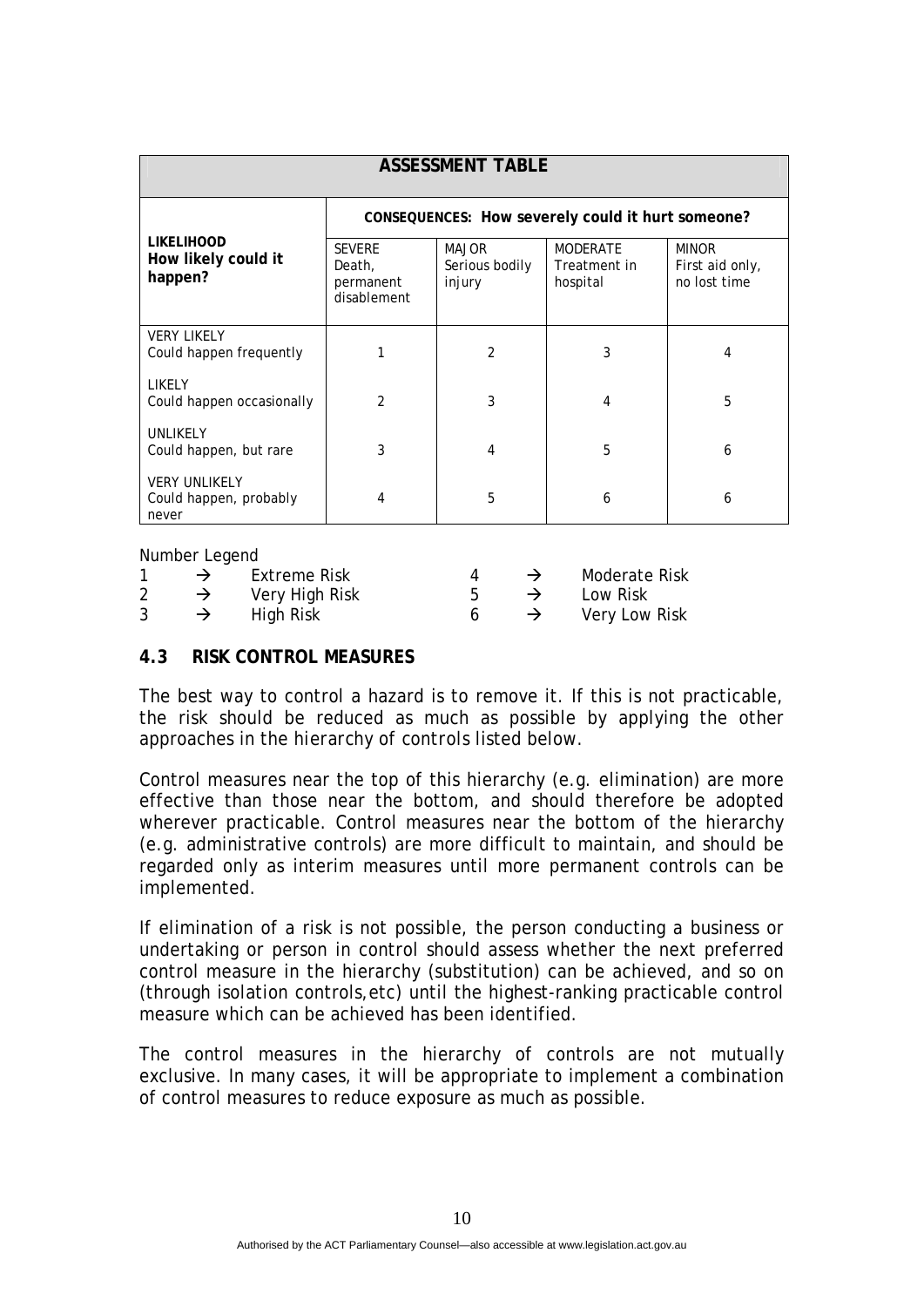### **The Hierarchy of Controls**

### *Elimination*

This control completely removes the hazard and is the ideal solution.

### *Substitution*

This is where a hazard is replaced by a less hazardous alternative

### *Isolation*

This involves separating the hazard from people, either by using physical barriers to contain or enclose the hazard or by a separation in distance or time.

### *Administrative controls*

If a health and safety risk still remains, administrative control should be used. This involves using work practices which reduce the risk by limiting the exposure of workers to the hazard. This could involve rotating workers on tasks that are repetitive and strenuous.

### *Personal protective and safety equipment*

Personal protective and safety equipment (PPSE) is categorised by the area of the body it protects, and includes protection for the head, eyes, ears, hands, feet and respiratory system. It also includes fall protection devices.

PPSE should be relied upon only where other measures fail to eliminate the risk.

It is often difficult to fully protect workers with personal protective equipment, because they may need to wear several items which affect comfort and restrict performance. But even though workers may be reluctant to wear PPSE as intended; the risk of secondary injury from PPSE, such as skin rash or heat stress caused by unsuitable clothing and hot conditions, has been assessed.

In determining which method of risk management and control can be used for any specific job, the following should be considered:

### **General**

- any harm/illness/injury that could be caused by any identified hazard; and
- mix of types of work being performed (e.g. patrol and security services being performed with C-I-T duties).

**Personnel** 

- whether the workers involved should carry firearms;
- staffing levels; and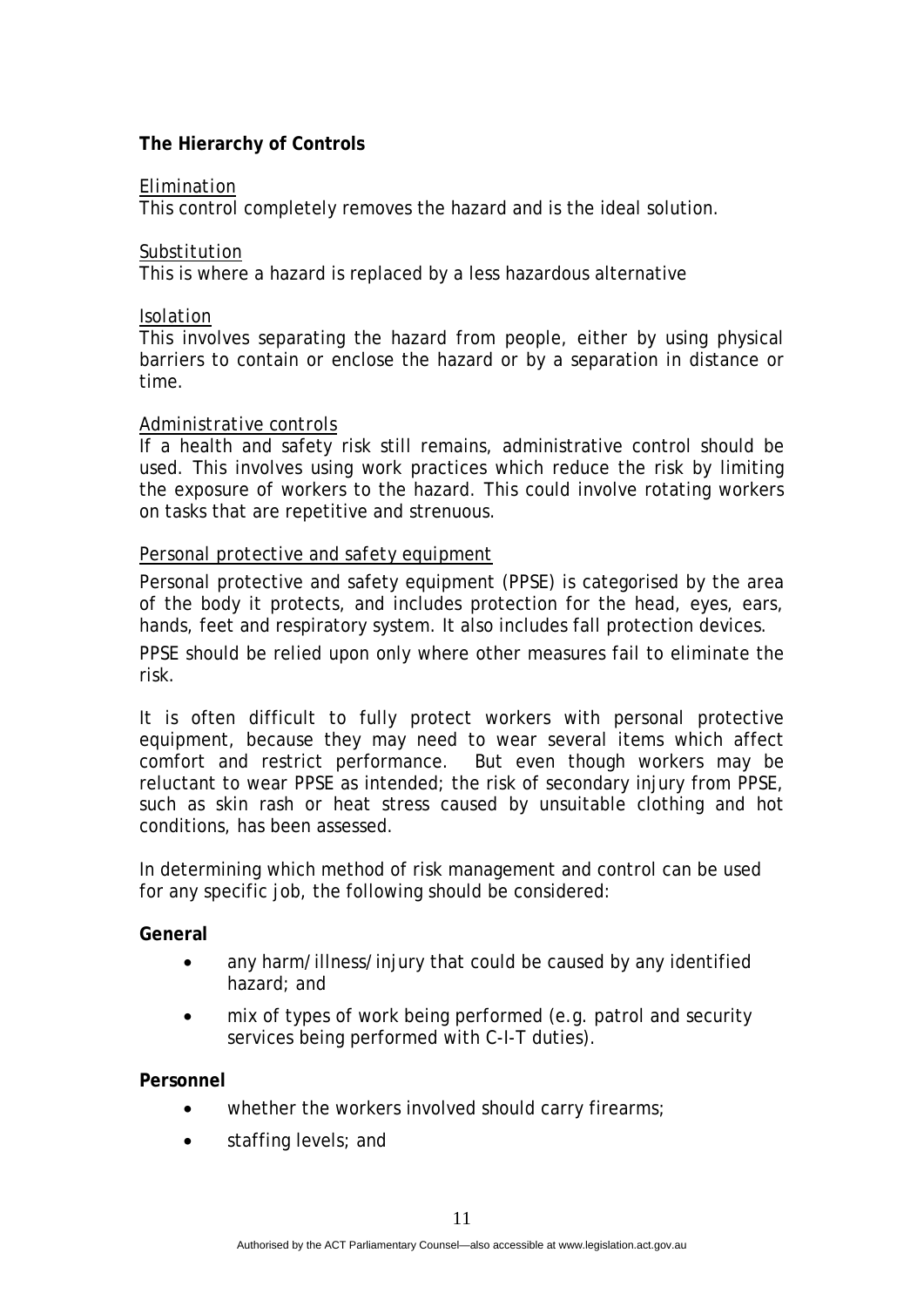• the level of training, skill, knowledge, experience and qualifications of the persons carrying out the task.

### **Equipment**

- suitability of type of transport/vehicles (e.g. armoured vs nonarmoured vehicles);
- adequacy of communication systems (e.g. radio reception, 'black spots'); and
- suitability of PPSE for the tasks (including the provision of firearms).

### **Environment**

- locations involved (e.g. client sites such as clubs and hotels, shopping centres, retail outlets, financial institutions and ATMs, proximity of parking to site, in the office etc);
- time of the day that the work is to be performed; and
- factors such as lighting, darkness, wet conditions, traffic and pedestrian flow etc.

### **Others**

- cash limits; and
- identification of any records that need to be kept to ensure the risk is eliminated or controlled.

Once the person conducting a business or undertaking or person in control has been provided with the risk assessment report then it is their responsibility to take those steps that are reasonably practicable to control the risks identified.

### **4.4 REASONABLY PRACTICABLE**

 Assessing a risk often involves identifying the means of controlling that risk. Among other considerations reasonable practicable steps takes into account:

- $\bullet$  the seriousness of the risk:
- the availability and suitability of ways to eliminate or minimise the risk;
- what the duty holder knows or ought reasonably to know about
	- o the hazard giving rise to the risk and the risk itself; and
	- o ways of eliminating or minimising the risk; and
- the cost of eliminating or minimising the risk.

 . If a hazard creates a serious risk and that risk is greater than the difficulties and costs of its control, then the person conducting a business or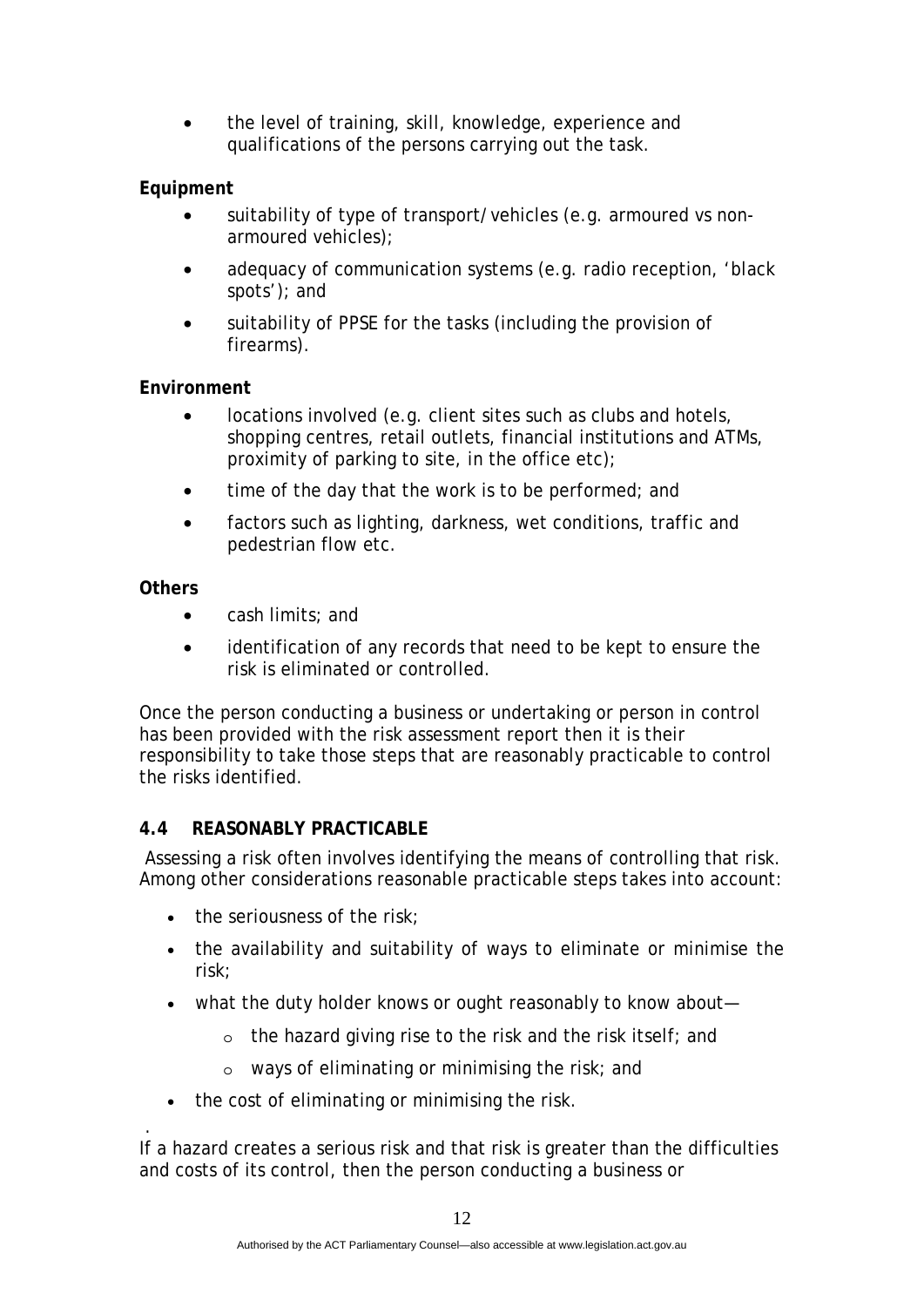undertaking or person in control must remove that hazard. If the risk is negligible, but difficult and expensive to remove, the person conducting a business or undertaking or person in control may be able to argue that it is not reasonably practicable to use that method to remove the hazard.

### **4.5 EVALUATE AND REVIEW**

Management of risks is an ongoing process. It is a fundamental part of overall business management and just like other business activities must be checked and reviewed. To ensure that a workplace stays safe an person conducting a business or undertaking or person in control must review the safety risk assessments undertaken and control measures implemented.

Persons conducting a business or undertaking or persons in control should have adequate mechanisms in place for reviewing the effectiveness of the risk assessment process. While a regular 12-month review of the risk assessment processes will ensure that risk assessments continue to be relevant for the industry, reviews of established procedures should be undertaken when:

- there is evidence that the risk assessment is no longer valid such as when an incident or injury occurs or welfare of workers is adversely affected;
- when a change is planned to the place of work, work practices, or work procedures that may create additional risks;
- there are changes to technology or other advancement in the C-I-T industry; or
- the WSR requests a review.

When any risk assessment process is reviewed for its effectiveness, the person conducting a business or undertaking or person in control should consult with the relevant workers, and/or the WSR. The process of identification, assessment and determination of control measures should be repeated. Workers who are personally affected by the change must be consulted during the risk management process and informed of any new requirements at completion.

### TO ASSIST IN THE REVIEW SEE ATTACHMENT 2 – RISK ASSESSMENT REVIEW CHECKLIST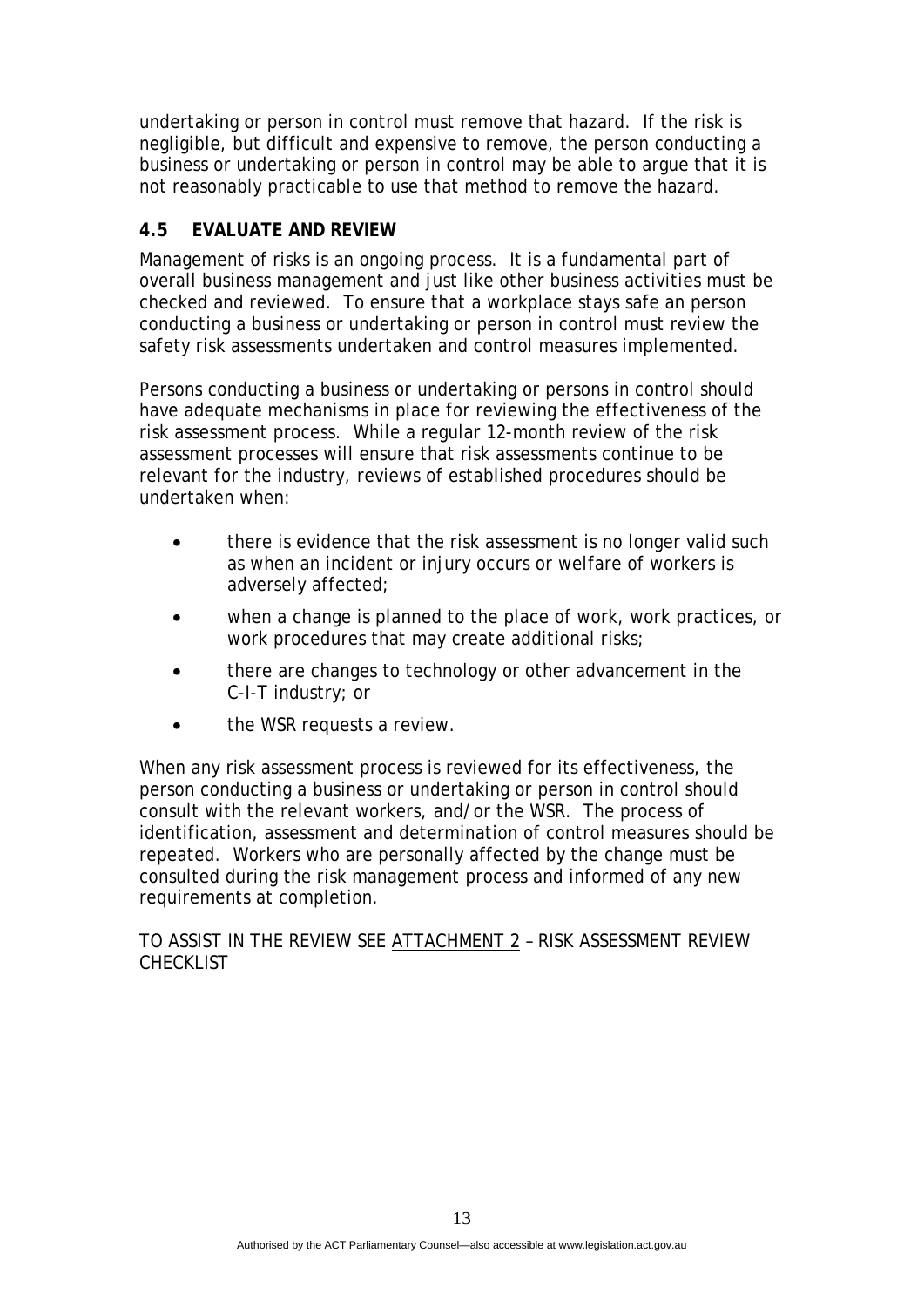# **5 SAFE OPERATING PROCEDURES**

Safe operating procedures are to be developed based on the risk assessment for work in the C-I-T industry and these procedures must be readily accessible for all workers. These safe operating procedures are to be developed in consultation with workers conducting C-I-T work or their WSR, and must set out who is accountable for each task.

Safe operating procedures should include but not be limited to, the following:

- clearly defined and communicated roles and duties of each worker performing the C-I-T operation (e.g. whether their role is as a driver, cash escort, cash carrier or guard);
- understanding of the other workers' duties to ensure co-operation, understanding and safety;
- pre-departure checklists, appropriate and regular testing of all safety features such as communication devices, duress alarms and firearms and regular inspections of the vehicles used;
- procedures to maintain confidentiality such as description of sites by code rather than name;
- variations in routes and delivery/pick up times to be undertaken where possible;
- welfare checks as part of normal operational requirements or to the radio control room as required;
- identification of radio reception 'black spots' and the implementation of alternative means of communication;
- procedures for arrival at sites (e.g. a checklist for the surveillance of the area surrounding the site and procedures to report any suspicious behaviours or alert persons in control of other potential hazards); surveillance procedures must take into consideration information supplied by the customer;
- procedures to defer pick up, or make arrangements for back up, in instances where suspicious behaviour or other potential hazards have been identified at the site;
- procedures for when a vehicle collision occurs and/or vehicle or equipment breakdown such as provisions for the securing of cash and if required, firearms (e.g. in the event of a guard requiring medical attention);
- cash limits these are to be determined in accordance with the risk assessment and consideration be given to establishing limits when being carried across the footpath as well as held in the C-I-T vehicles; cash limits must also be determined on a single carry basis only and the distance to be carried;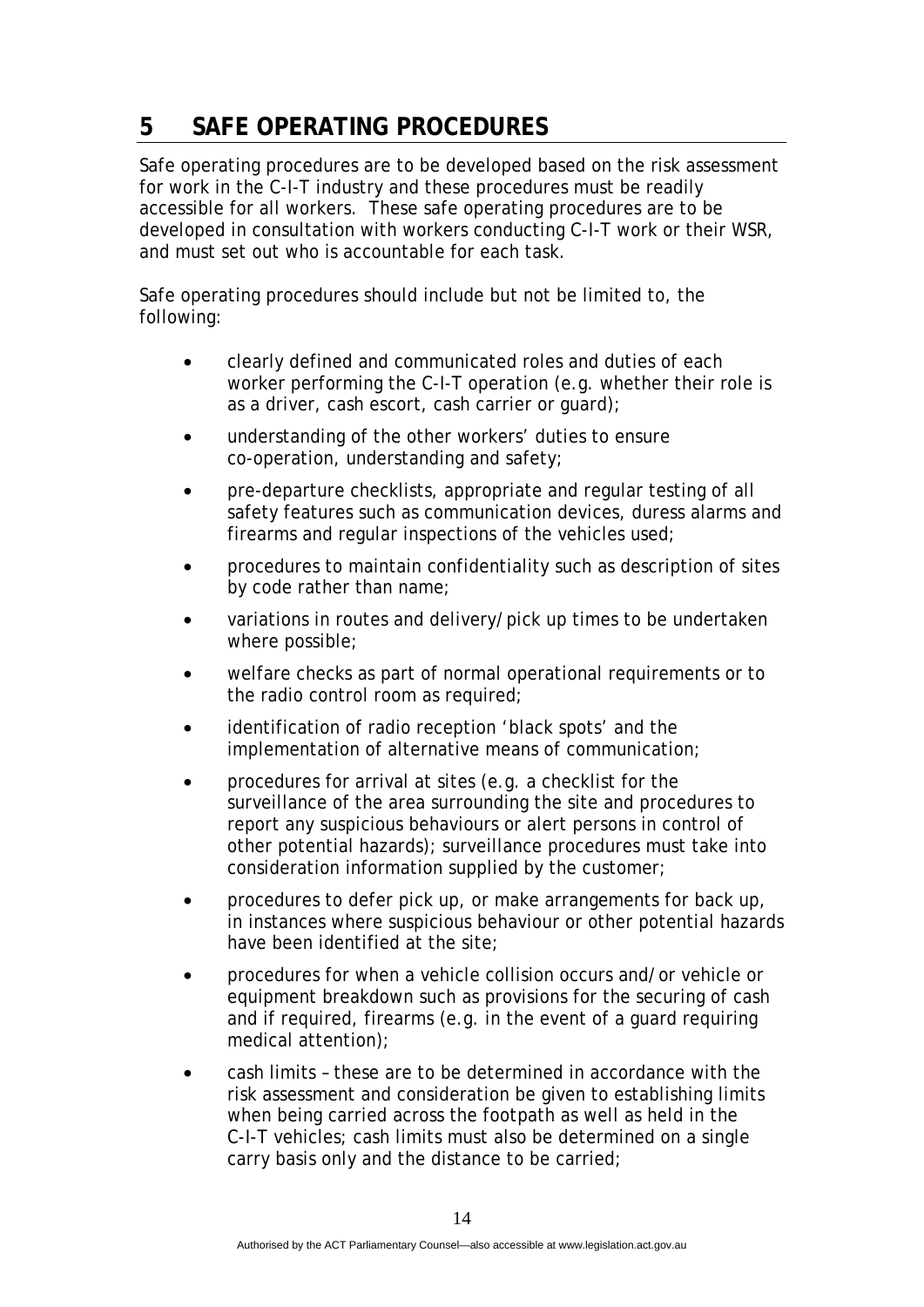- emergency procedures to apply in the event of a robbery, assault, or other incident, including procedures for the appropriate medical treatment of injured persons;
- arrangements for relieving persons responsible for the cash if they are injured in the course of the C-I-T operation;
- hazard and incident reporting procedures;
- manual handling procedures;
- hold-up and post hold-up procedures;
- measures to address fatigue and stress; and
- regular monitoring and review of procedures incorporating hazard and incident reports from workers, clients and the ACT Police.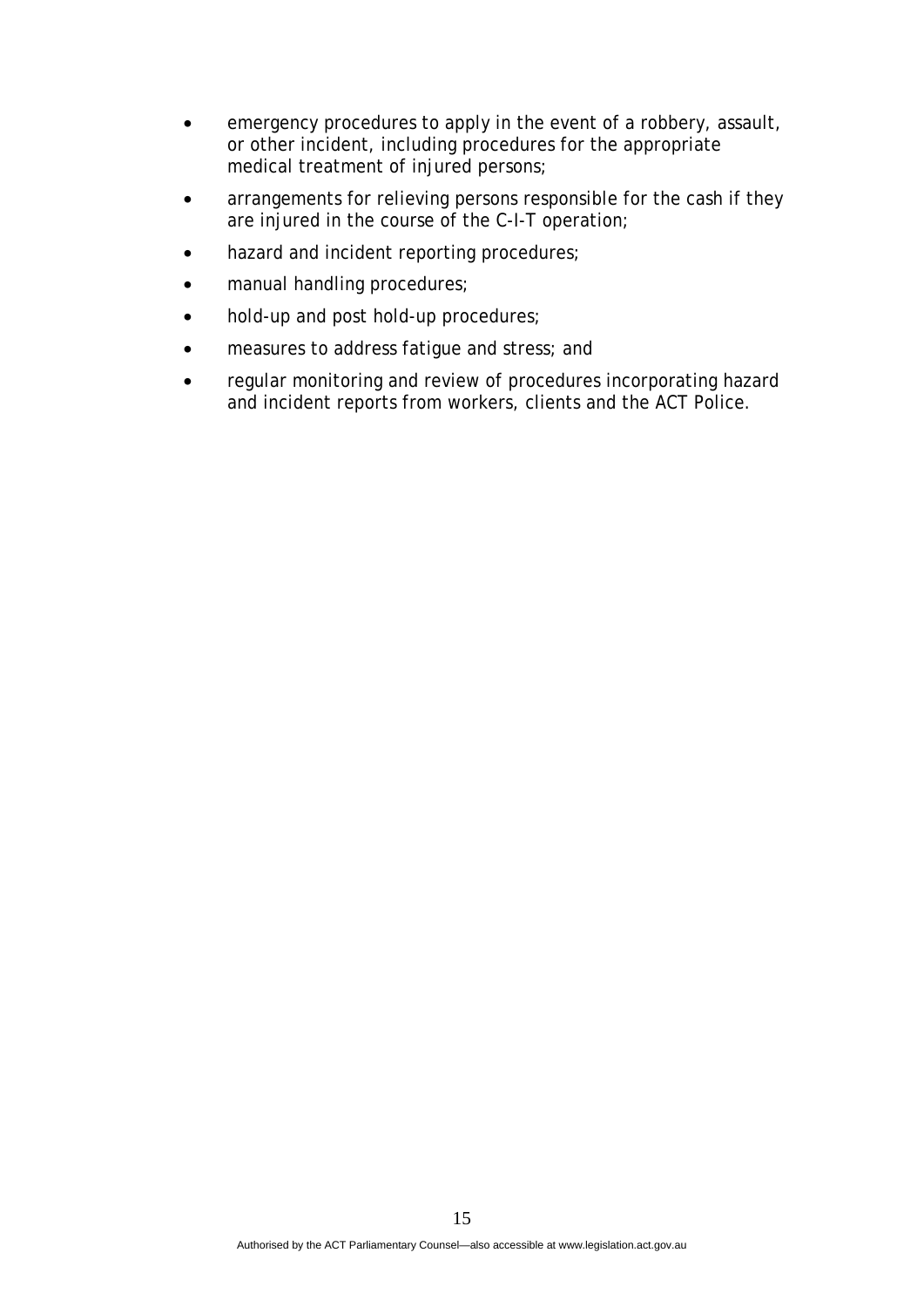# **6 PROVISION OF INFORMATION**

All *reasonably practicable* steps must be taken by the person conducting a business or undertaking to ensure workers are provided with any information, instruction and training necessary to ensure their health and safety.

Persons conducting a business or undertaking or persons in control should make available for the use of their workers, copies of any policies, relevant codes of practice and any safety risk assessment or review reports. These documents must be available in an easily accessible place. All work must be performed in accordance with the relevant policies, codes and risk assessments.

When a worker first performs work at a new site the person conducting the business or undertaking or person in control must brief that worker on the contents of any relevant risk assessments. These briefings should then occur at regular intervals to consider any changed conditions of that site that may affect health and safety. The frequency of these intervals is to be determined as part of the risk assessment.

Workers must have access to the safe operating procedures at the person conducting the business or undertaking's base at any time including from the vehicle being driven by the worker. This could be by way of back-tobase radio or mobile phone or other such equipment which provides a communication link.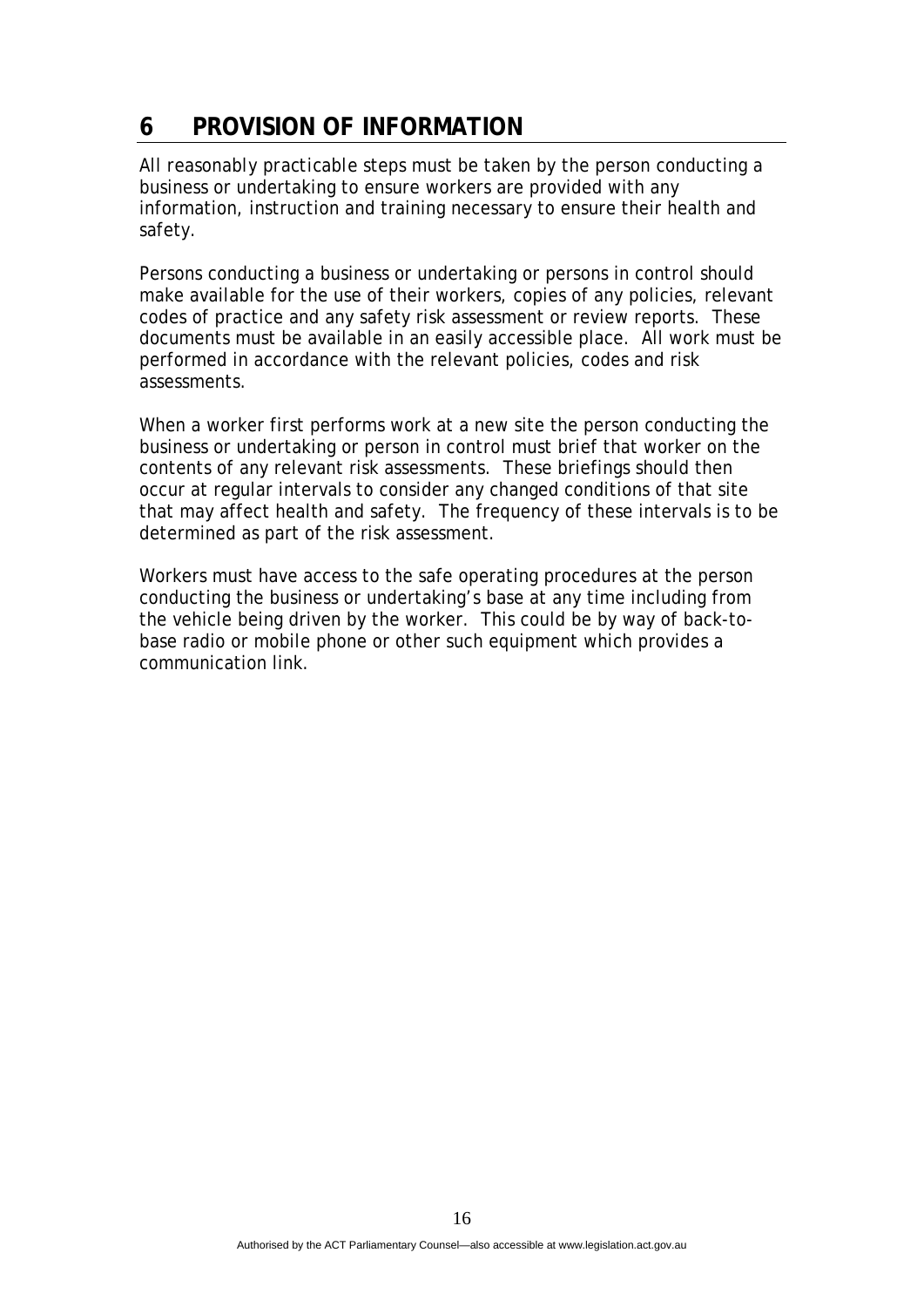# **7 TRAINING AND SUPERVISION**

C-I-T work must not be carried out unless those performing the work have received appropriate information, instruction and adequate training.

### **7.1 INDUCTION TRAINING**

Persons conducting a business or undertaking or persons in control must ensure that each new worker receives induction training that covers the following:

- arrangement at the place of work for the management of work safety, including arrangements to report hazards to management;
- work safety procedures at the place of work relevant to the worker, including the use and maintenance of risk control measures;
- how workers can access work safety information that the person conducting the business or undertaking is required by the legislation to make available to workers; and
- any other matter that the legislation specifies should be the subject of induction training and that is relevant to the competence, experience and age of the worker.

### **7.2 OTHER TARGET GROUPS**

The needs of each target group are different, and the content and methods of presenting training material must be tailored to meet the specific needs of each group. As such the following should be taken into account:

- workplace WS committees;
- workers who may be exposed to robbery at work;
- static guards;
- managers and supervisors of workers considered at risk of injury or work-related illness from robbery and/or who have responsibility for implementing safe operating procedures; and
- staff responsible for the purchasing of plant, PPSE and for designing, scheduling and organising work activities.

### **7.3 TRAINING TOPICS**

Persons conducting a business or undertaking or persons in control must include at least the following list of topics in a training process:

- the statutory responsibilities and obligations of persons in control and workers;
- the nature and extent of risks associated with the hazards identified;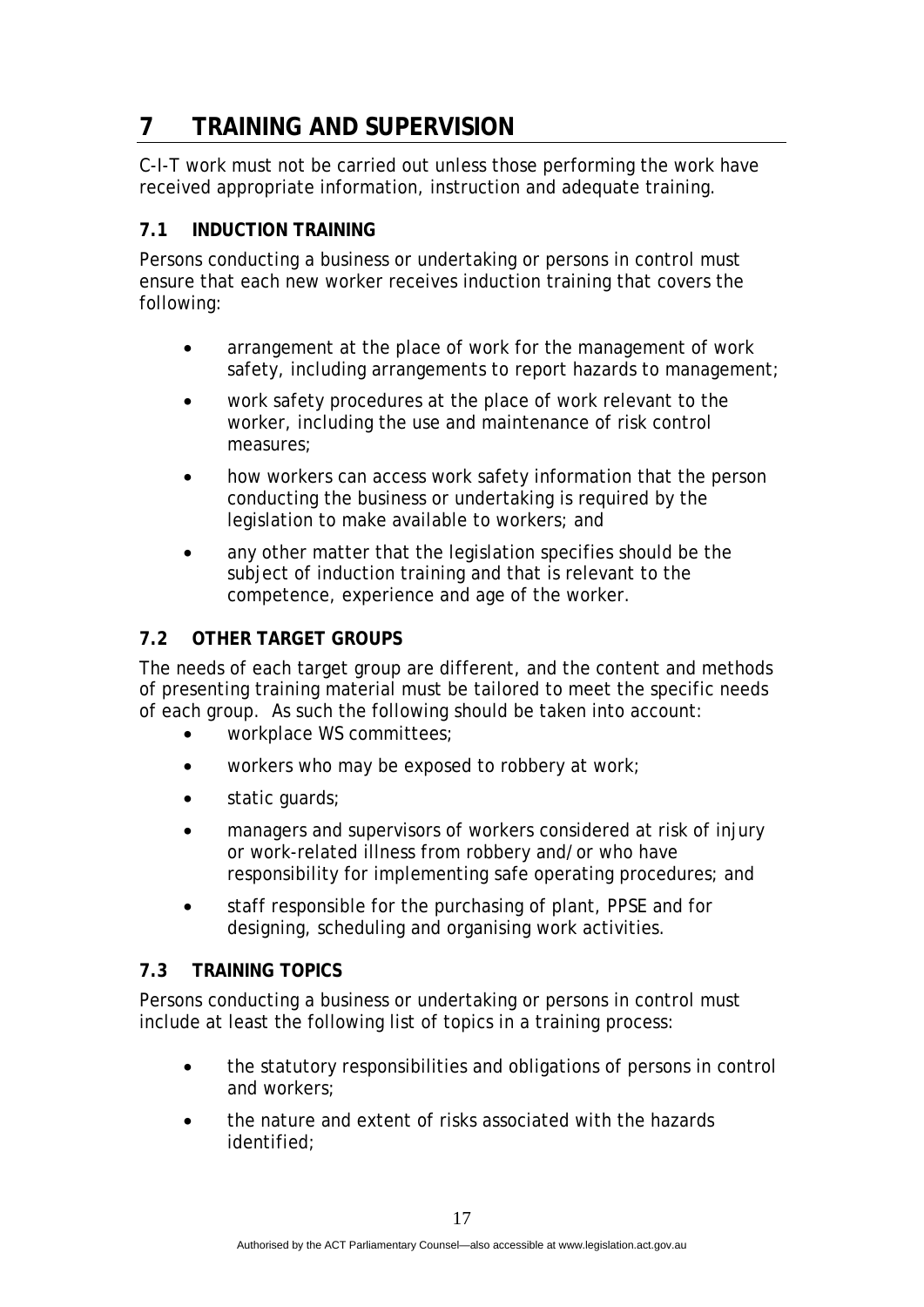- safe operating procedures and related policies, other risk control measures necessary to each worker's own job, instruction in the correct use of firearms and other measures that will minimise the risk or effects of robbery where applicable;
- when and how to use PPSE including selection, fitting, proper care and maintenance;
- the processes for reporting defects in plant or deficiencies in workplace systems that are likely to increase the risk of robbery;
- confidentiality;
- the use of vehicles, plant and associated equipment;
- procedures to be adopted in the event of incident, injury or other emergency;
- what to do during a robbery;
- procedures for the appropriate medical treatment of injured persons;
- procedures for vehicle or equipment breakdown;
- stress management including the effects of robbery on affected workers;
- welfare; and
- behaviour during a robbery/serious incident.

The person conducting a business or undertaking or person in control must review and monitor the systems of work and related control measures and provide refresher training on an annual basis to ensure those systems and safe operating procedures are being followed; this should also include the use of appropriate PPSE.

### **7.4 SUPERVISION**

Persons conducting a business or undertaking or persons in control must take all reasonably practicable steps to provide supervision necessary to ensure the health, safety and welfare of workers at work.

Supervisors must:

- ensure that workers performing C-I-T work have the relevant knowledge, skill and appropriate licences;
- ensure that those workers have acquired the knowledge and skills necessary to perform C-I-T work through qualifications, training and experience;
- ensure that adequate work safety management systems are in place and operating to ensure that the safe work practices have been adopted and are adhered to; including the use of PPSE and firearms;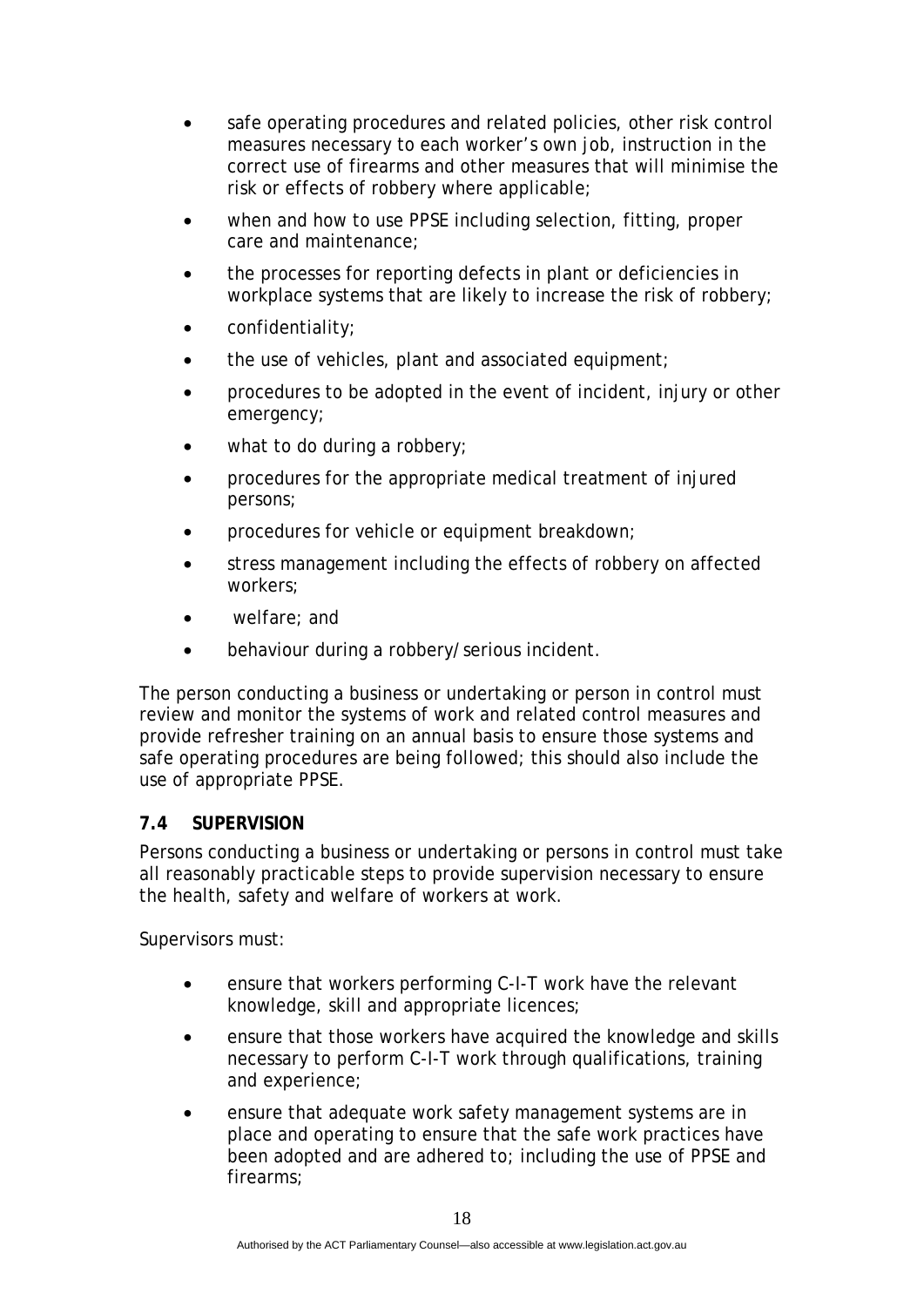- review and monitor systems and control measures; and
- provide refresher training on procedures, safe systems of work, and PPSE on an annual basis.

A person who is gaining experience to provide any C-I-T service (overt or covert) must be under the direct supervision of a competent person for either a minimum of three months or until such time as the new worker demonstrates competence to a competent person.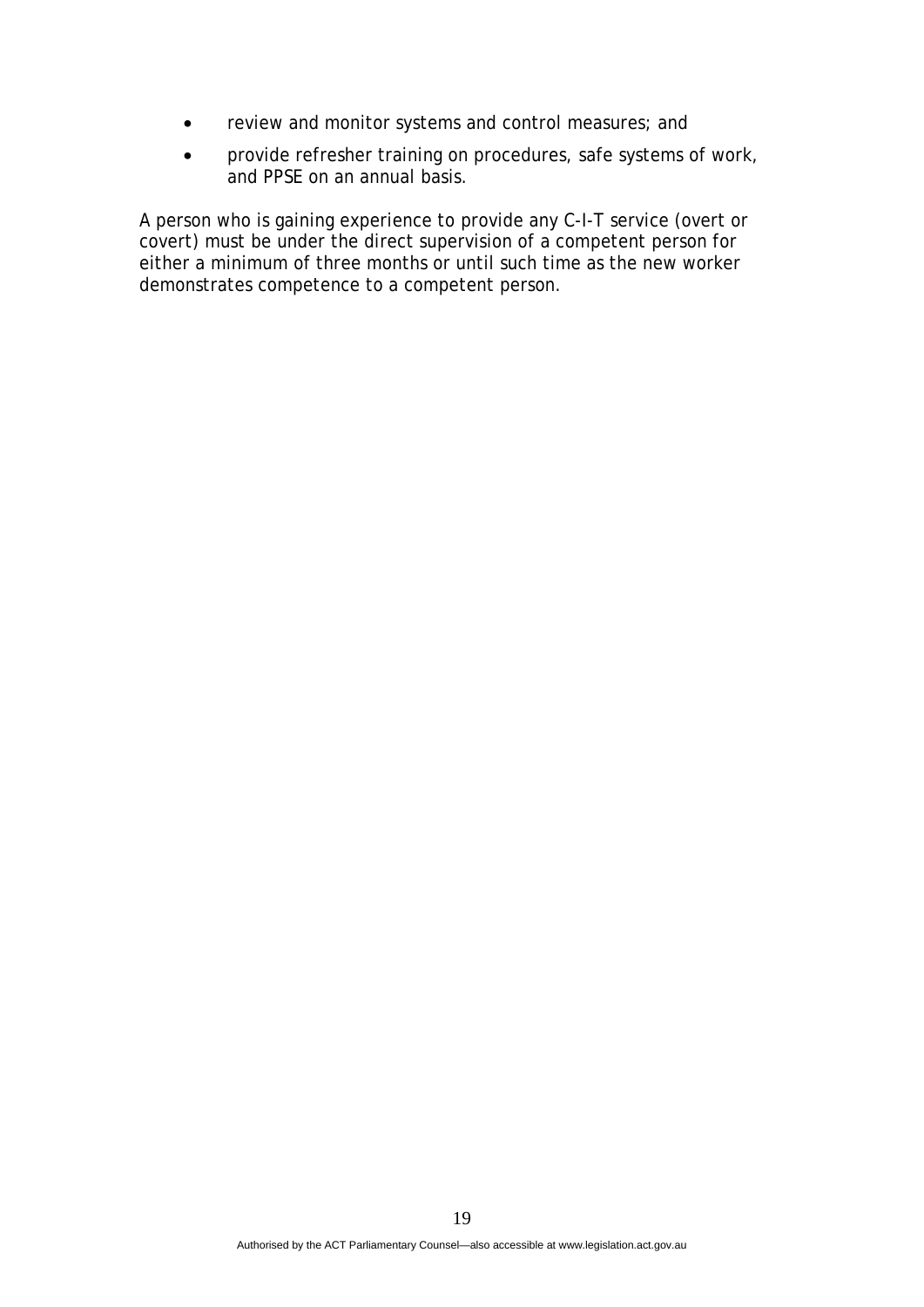### **8 INCIDENTS**

### **8.1 INCIDENT REPORTING**

Under the WS Act, person in control must notify WorkSafe ACT of dangerous occurrences and/or serious event that results in the worker being unfit for work for 7 days.

The serious event or dangerous occurrence is notifiable if it occurred at or near the workplace and is attributable to the conduct of the person conducting a business or undertaking's undertaking at the workplace.

If the serious event results in the death of a worker or another person, WorkSafe ACT must be notified as soon after the event as is reasonably practicable but not later than 2 hours after the event and in writing no later than 48 hours after the event.,

For any other serious event WorkSafe ACT must be notified no later than 8 days after the day the serious event happened. The person in control must retain a copy of the notice for a period of at least five years after the date the notice is given.

#### **8.2 PROCEDURES IN THE COURSE OF A SERIOUS EVENT OR ATTEMPTED ROBBERY**

The personal safety of workers and others involved in, or witnessing, a robbery is paramount.

Persons conducting a business or undertaking or persons in control must have procedures for maintaining personal and public safety during an incident and provide training on those procedures. Following a hold-up it is important to have procedures in place so that first aid can be administered, traumatised persons can be treated quickly and appropriately, and the relevant authorities contacted.

### **8.3 ROBBERY OR VIOLENT INCIDENT PROCEDURES**

In the event of a robbery it is important that everyone remains calm and that no action is taken that may jeopardise personal or public safety.

Persons conducting a business or undertaking or persons in control are to provide training and information to their workers on how to respond while a robbery or violent incident is occurring. This training should be incorporated as part of each organisation's standard operating procedures.

Survival is the number one priority during a robbery or violent incident. These simple rules should be followed to reduce the likelihood of injury if an incident occurs.

TO ASSIST SEE ATTACHMENT 3 – INCIDENT RESPONSE FLOW CHART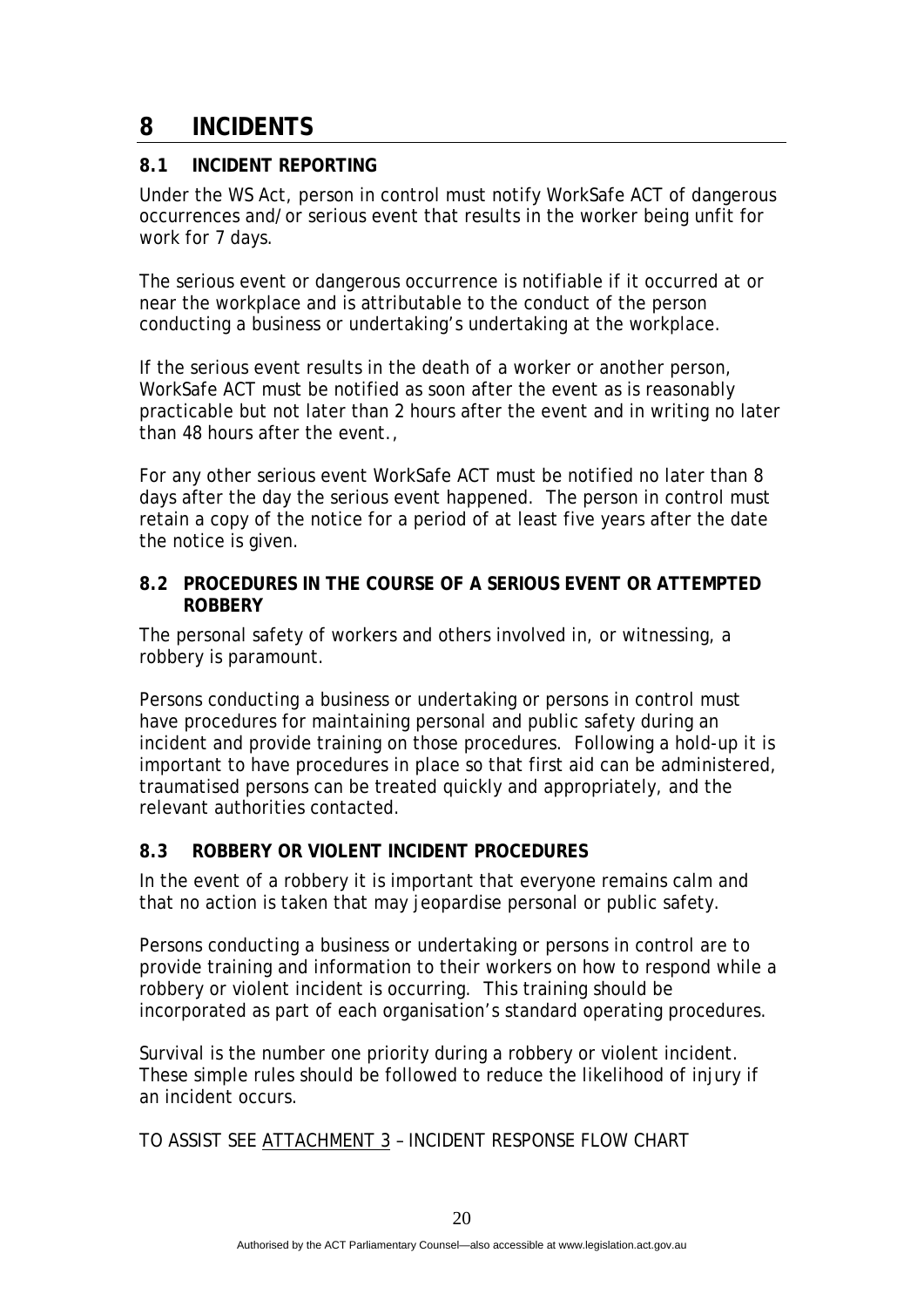#### **Action after the incident**

As soon as it is safe to do so, the most senior available staff member must ring the Police, and if necessary the Ambulance, on the emergency number 000. Details given to the Police during the call should include the exact location of the robbery, direction in which the robber(s) is travelling, a description of the robber(s), and your name.

Injured and/or traumatised workers should be given first aid.

As soon as possible after calling the Police, write down a description of the robber(s), weapons used, and the means of escape. An incomplete but accurate description is of far greater use than an allegedly complete description which is based on conjecture and guesswork.

Evidence must be left undisturbed and access to the area where the crime occurred limited in case evidence such as fingerprints might be obtained.

Ask any witnesses to wait until the Police arrive so they may give a description of the robber(s). If they are unable to remain at the scene, get their names, phone numbers and addresses.

Do not discuss the details of the robbery with witnesses or fellow workers until discussions have been held with the police. This is because different witnesses may remember different things and talking about it immediately afterwards may confuse the facts.

If necessary ensure a person holding a firearm licence secures the firearm of an injured or fatally injured guard.

### **Further action**

After the incident, allow workers to contact their families to advise them of the situation. Inform all workers about what has occurred and update them as necessary.

If a worker is unable to contact their family due to an injury, then a manager/supervisor should contact the worker's family.

It is the responsibility of the persons conducting a business or undertaking or person in control to offer counselling to all workers after a violent incident has occurred.

If any worker takes time off in the days following the hold-up, the person conducting a business or undertaking or person in control should make contact to ensure that they are receiving appropriate medical/psychological help or if they need assistance with making a workers compensation claim; workers must also be advised that the workers compensation insurer may also be contacting them.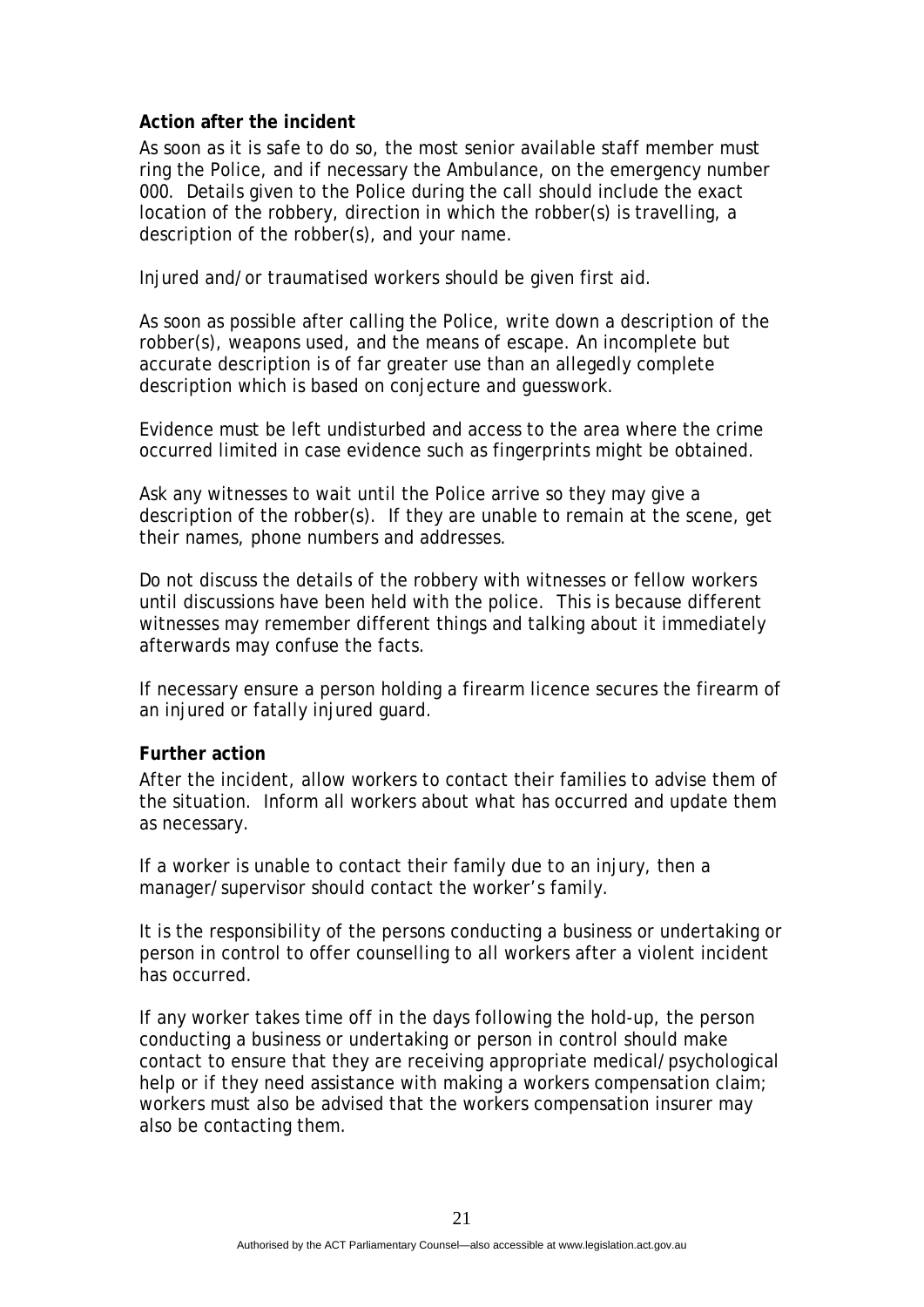Encourage workers to resume normal duties as soon as possible. Seek professional guidance on rehabilitation options. It is up to a doctor, psychiatrist or psychologist in conjunction with the worker to make a decision about returning to work.

Persons conducting a business or undertaking, persons in control, managers, supervisors and colleagues must have an awareness of the complexity of reactions to armed hold-up as the short- and long-term psychological effects of being confronted with violence can be severe and in many cases debilitating.

Each person will react differently to a violent incident. A range of symptoms can develop following a threat of physical violence or, in some cases, when working in an environment where there is a likelihood of violence.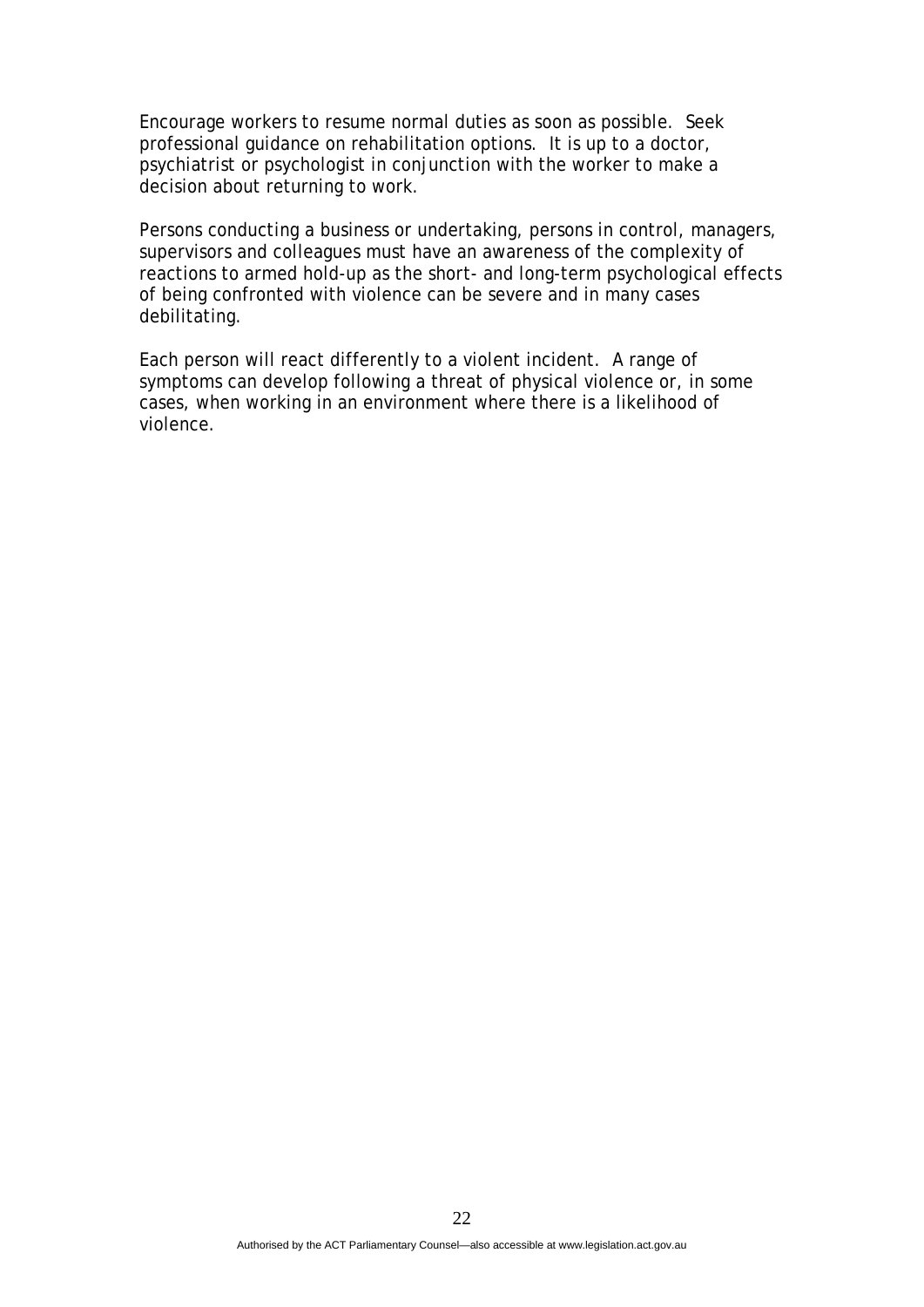# **9 RECORD KEEPING**

Under the WS Act, a person conducting a business or undertaking or person in control must take all reasonably practicable steps to maintain appropriate information and records relating to the workers' health and safety.

These records include, but are not limited to:

- the processes used to identify risks including work-sheets and checklists;
- the process and methods used to assess these risks;
- the activities used to eliminate and/or control risks;
- any reviews of systems of work;
- any health and safety audits;
- first aid and accident reports;
- the health and safety training of workers;
- plant maintenance logs; and
- incident reports.

### **10 PERSONAL PROTECTIVE AND SAFETY EQUIPMENT (PPSE)**

Persons conducting a business or undertaking or persons in control must take all reasonably practicable steps to ensure that each person at risk is supplied with any PPSE as required by the risk assessments. PPSE must be appropriate for the person and appropriate to the risk. Persons conducting a business or undertaking or persons in control must not charge workers for PPSE.

Equipment supplied to workers and others conducting C-I-T operations may include, but not be limited to:

- firearms in a holster with a locking strap in the case of overt operations, or as required by a risk assessment in the case of a covert operation;
- back-to-base communication equipment;
- personal duress alarms; and
- non-slip footwear.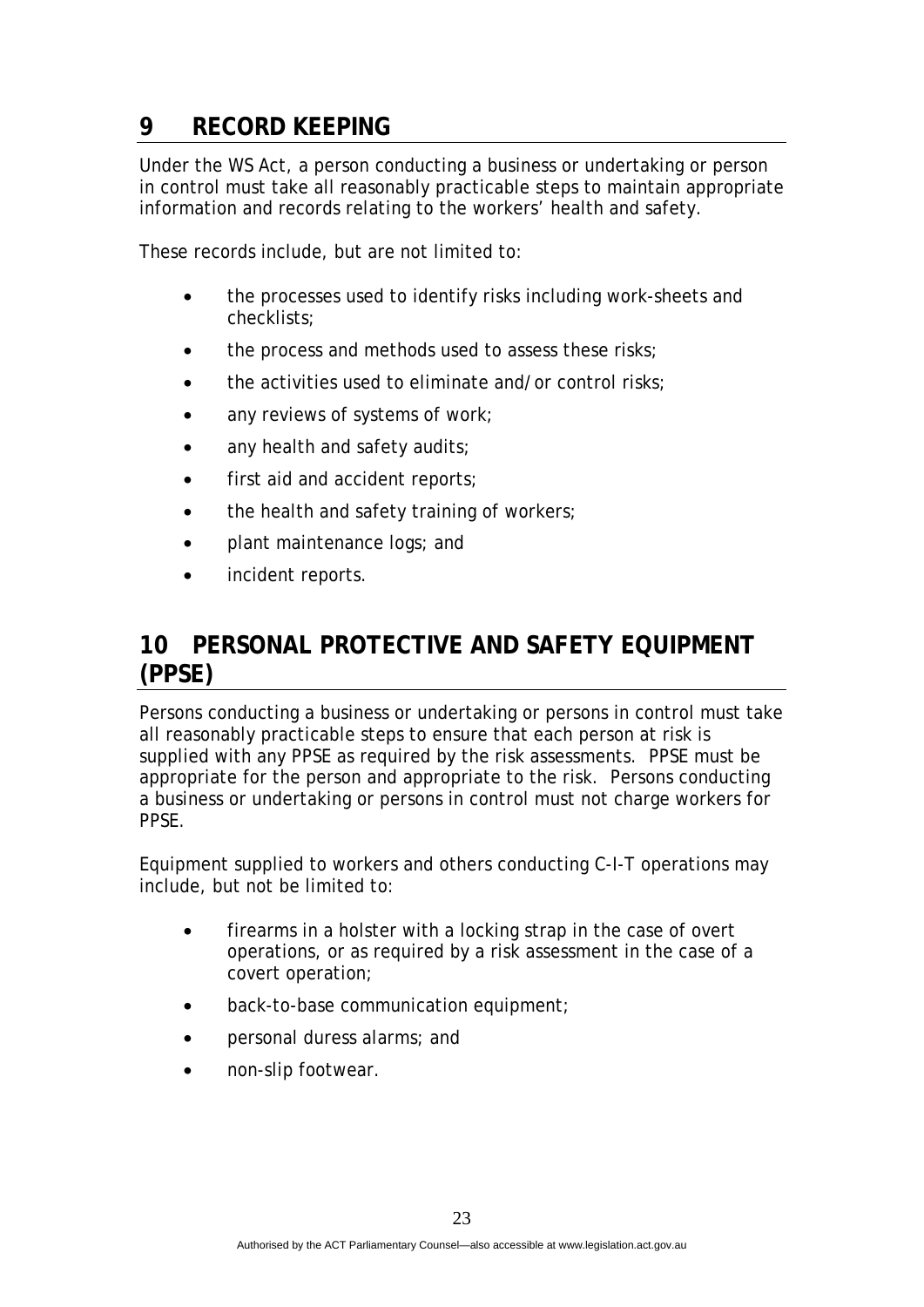# **11 COMMUNICATIONS SYSTEMS**

Persons conducting a business or undertaking or persons in control must ensure that arrangements have been made for appropriate communications for the safe conduct of C-I-T operations including emergency communications in both armoured and soft skin vehicle operations as well as covert or overt operations.

C-I-T work must be conducted in vehicles with adequate back-to-base communication equipment or other communication devices as required by the risk assessment. This must include personal duress alarms and may include a global positioning system.

Communication failures and radio reception 'black spots' are hazards that increase the risk to workers and must be identified and control strategies put in place by each organisation.

### **12 SELECTION OF VEHICLES AND EQUIPMENT**

Vehicles and other equipment for a particular site must be selected in accordance with the risk assessment.

Vehicles and other equipment such as firearms and communication devices that are used in C-I-T operations must:

- conform to Australian Design Requirements and/or Australian Standards;
- be mechanically sound; and
- be serviced and maintained regularly and adequately to ensure continued user safety.

Repairs, alterations and maintenance must be carried out by a fully qualified trade person in the relevant field of trade in accordance with the designer's or manufacturer's requirements. Any defects to equipment must be reported immediately to the person in control of maintaining such equipment.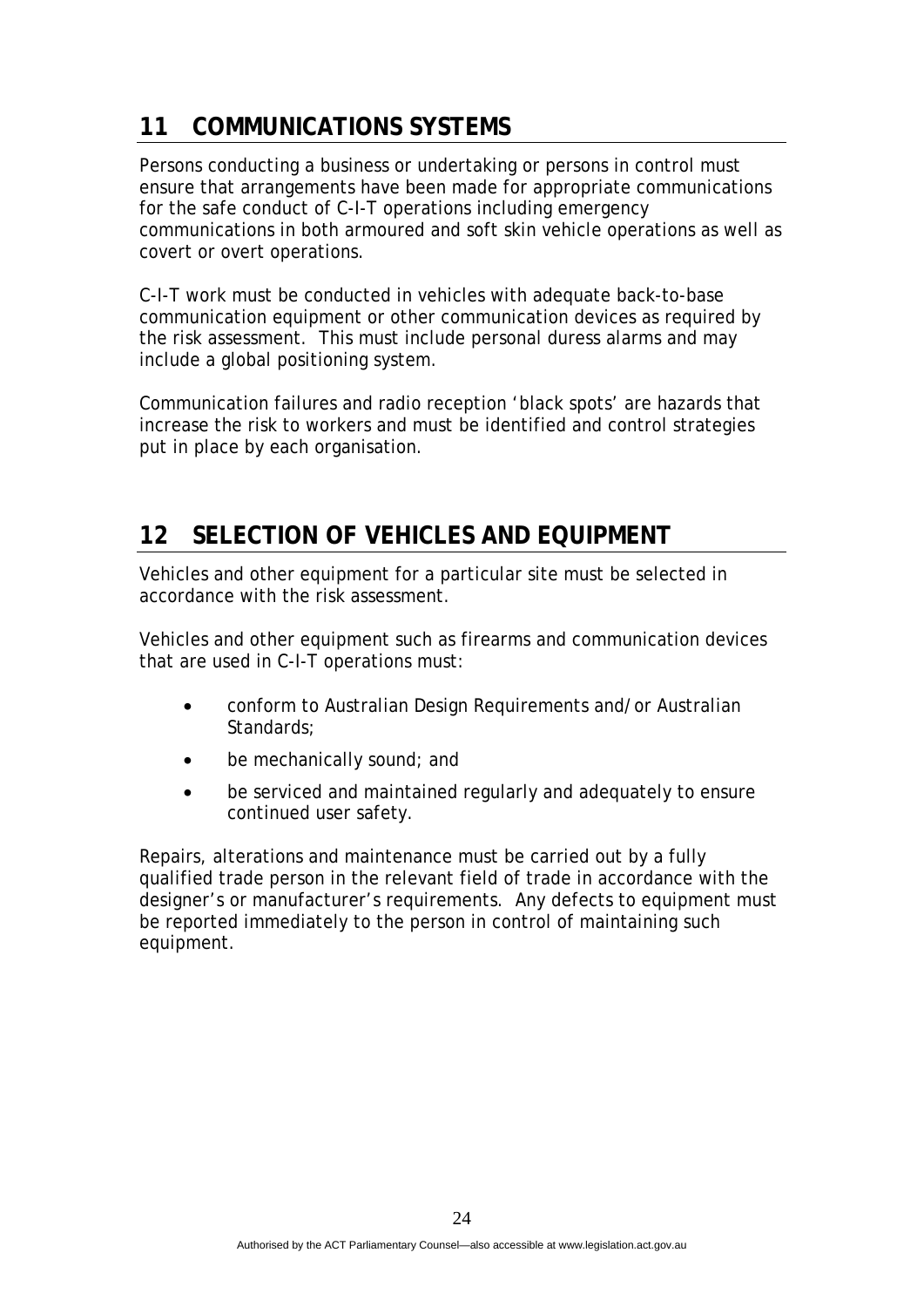### **13 NON-ARMOURED VEHICLES – SAFETY FEATURES**

Non-armoured (soft-skin) vehicles used for C-I-T operations must include at least the following safety features as minimum safety requirements:

- drop safe, which is secured to the interior of the vehicle;
- appropriate communication systems for safe operating procedures; and
- engine immobiliser.

Vehicles used for covert work shall not bear markings that distinguish them as C-I-T vehicles.

### **14 STAFFING LEVELS**

The number of persons staffing vehicles used for C-I-T operations must be determined in accordance with the risk assessment processes and relevant court decisions.

### **15 CASH LIMITS**

Cash limits for each C-I-T operation are to be determined in accordance with the risk assessment, industry operational needs, and insurance provider requirements.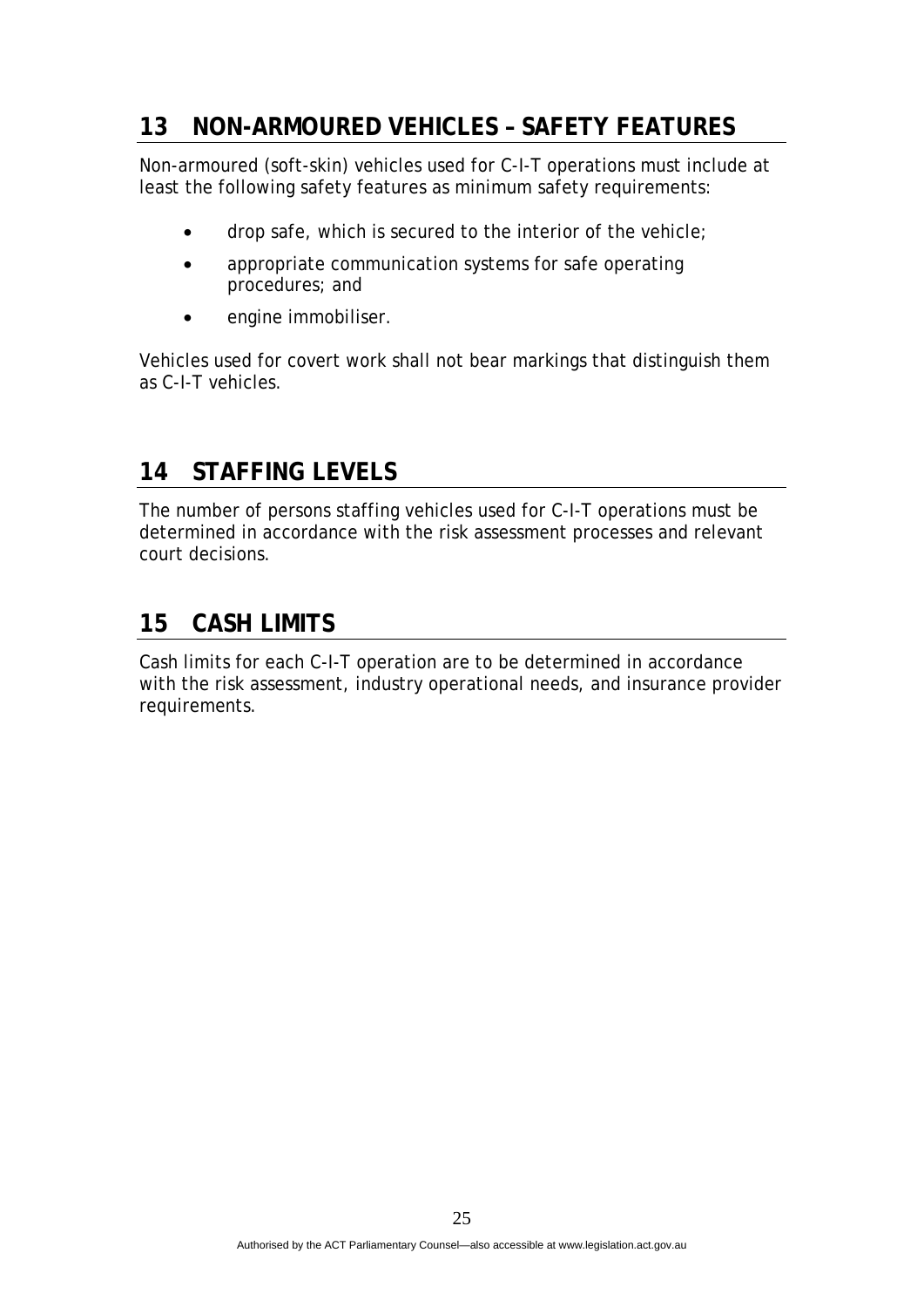# **16 DUTIES OF OTHERS**

### **16.1 CLIENTS**

The C-I-T client should take into account the need to minimise the risk of armed robbery when deciding on the location of ATMs and the method by which cash collections or deliveries will be done on their premises. Client organisations should consult with the C-I-T operators with the view to introducing appropriate strategies to reduce the risk of armed robbery and where necessary undertake a risk assessment.

Reduction of the risk of armed robbery can be achieved by considering such factors as:

- disclosing any history of attempted robbery, robbery or other such incidents to the C-I-T operator, as well as any other risk factors related to the pick-up and delivery of cash;
- the identification of the most secure access and egress routes to and from the premises and ATM locations;
- identify safe and secure vehicle parking and pedestrian access;
- the installation or position of other security features, e.g. closed circuit television (CCTV), security personnel, alarms etc;
- ensuring that there is adequate lighting near ATMs and throughout access/egress routes; and
- appropriate duress alarm devices are installed in or near cash collection and delivery points and ATM locations.

### **16.2 CHAIN OF RESPONSIBILITY AND SUB-CONTRACTING**

When contracting out C-I-T work to sub-contractors, C-I-T operators must ensure that the sub-contractor is carrying out the work in a safe manner and in accordance with this Code of Practice. Either the contractor or the sub-contractor is to undertake a job specific risk assessment and the findings are to be shared between all stakeholders.

In the case of an urgent "one-off-job" a risk assessment must be conducted prior to accepting or undertaking the job. This must determine the level of risk posed and the appropriate methods for the elimination and/or control of the risks. Depending on the circumstances a site visit may not be required.

When performing C-I-T work, a sub-contractor should be advised to make a written record of the:

• name, address and the Australian Business Number (ABN) and/or Australian Company Number (ACN) of the person conducting a business or undertaking, entity or person who has requested the sub-contract;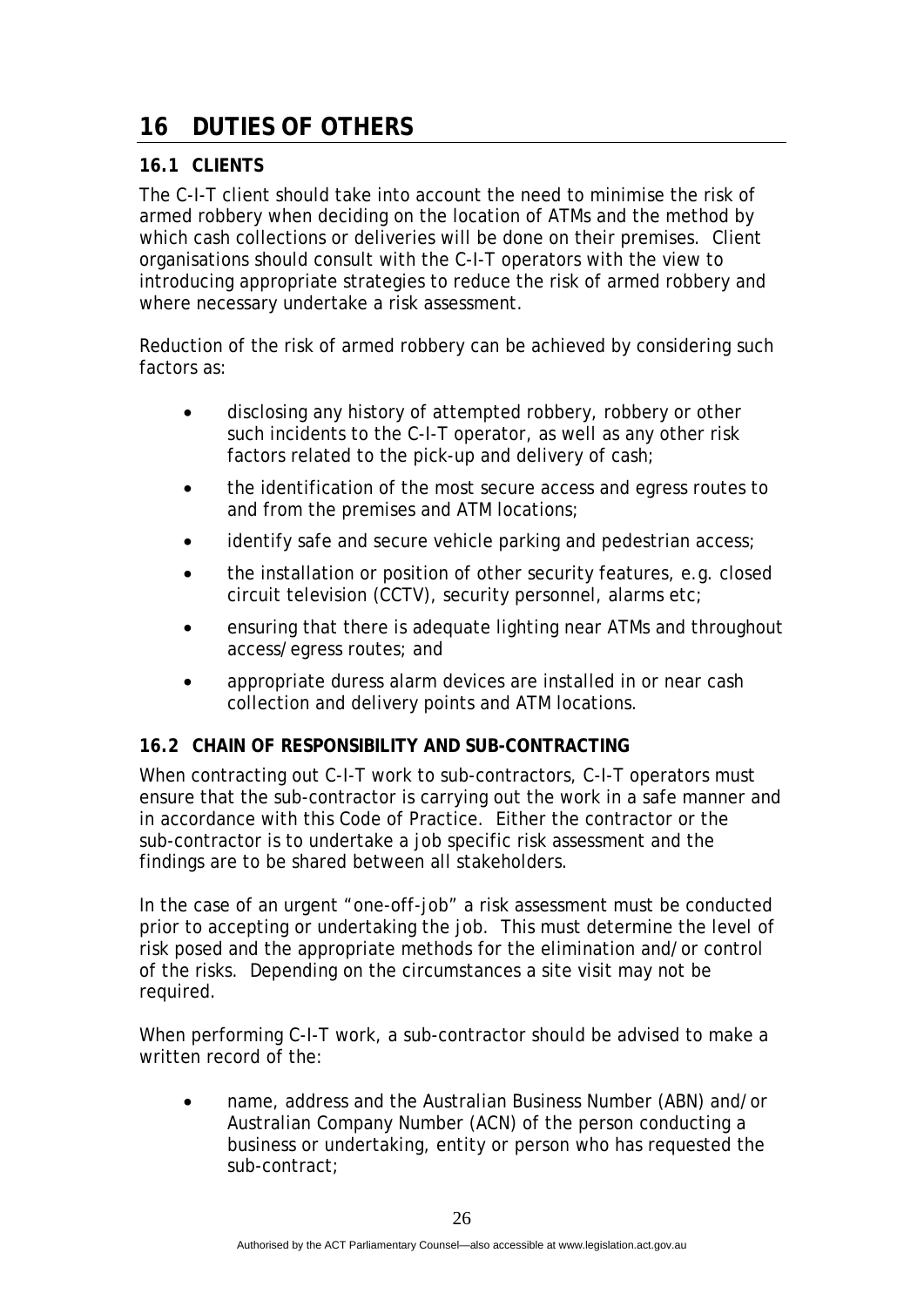- date of giving out the work and date for completion or cessation of the contract; and
- a description of the nature of the work to be performed, in particular the destination from and to which the cash is to be transported and the value of the cash to be transported.

A copy of these documents should be kept in accordance with this Code of Practice and be given to the sub-contractor who performs part of all of the work.

Where a person conducting a business or undertaking or person in control gives out work to more than one entity or person(s), an up-to-date consolidated list should be kept by the originating person conducting a business or undertaking or person in control that contains sufficient information to satisfy the requirements of this Code.

If a C-I-T operator contracts with another person(s) who alone will carry out the work, the originating person conducting a business or undertaking must provide the same safe work systems as if that person(s) was a worker.

### **16.3 MANUFACTURERS**

Manufacturers have a work safety duty to ensure that any plant is designed and constructed in such a way that it can be used without risk to the health and/or safety of those employed to undertake C-I-T activities.

Manufacturers supplying plant and equipment for use by C-I-T operators should collaborate with the C-I-T operator to reduce the industry specific hazards.

Reducing any identified hazards can be achieved by:

- testing or examining plant to ensure that there is no risk to the health and safety of C-I-T operators;
- making available to the C-I-T operator adequate information concerning the use for which the plant was designed and tested;
- providing information on the proper maintenance of the plant;
- vehicle loading docks are considered when designing structures;
- open glass fronts are used in buildings to allow clear visibility;
- the transfer of valuables can be achieved without exposure to the public such as when crossing the footpath;
- strong exterior and interior lighting is used in and around the building; and
- security devices such as cameras are located in a prominent area to ensure the public is aware that such devices exist.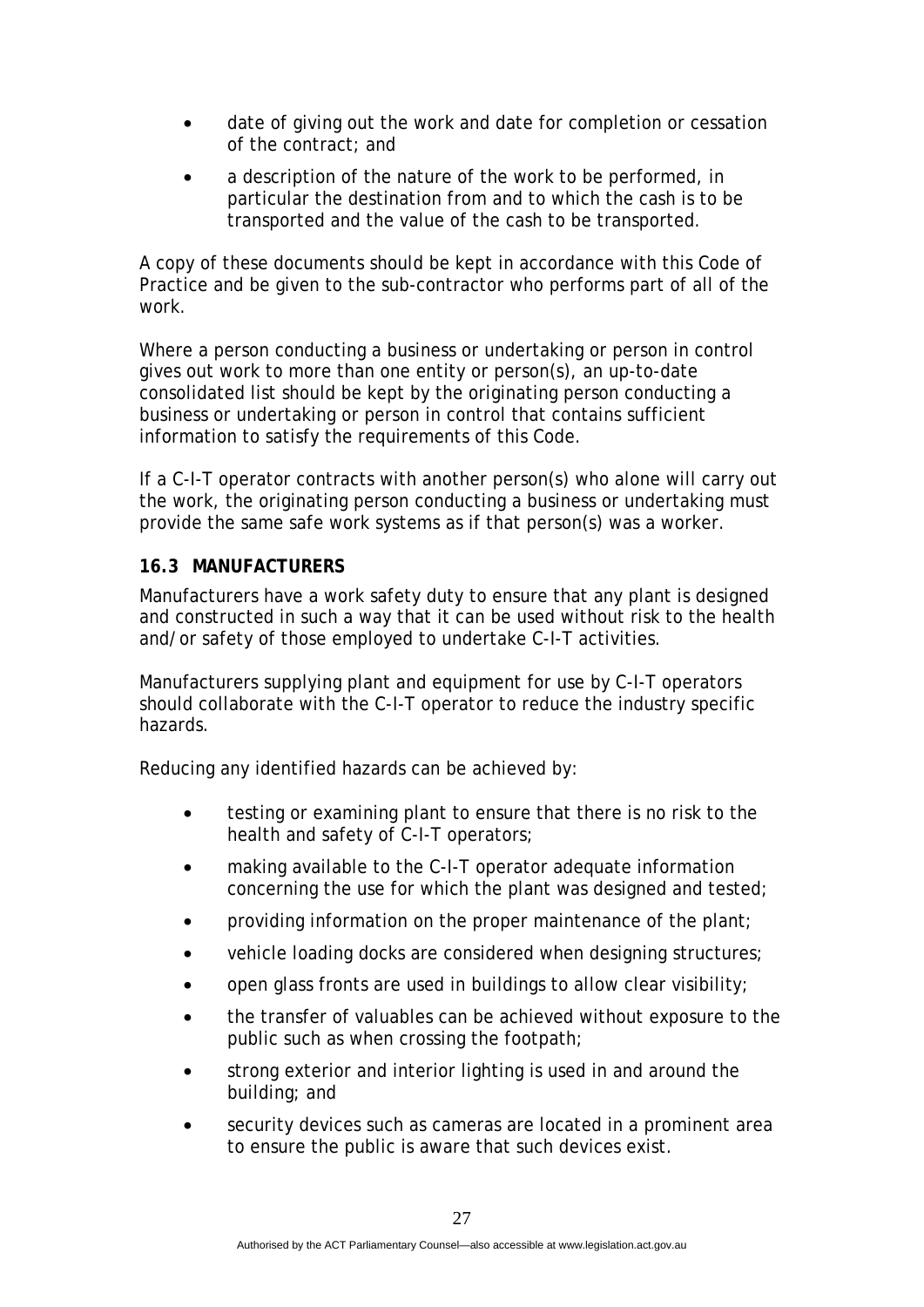# **17 ADDITIONAL CONSIDERATIONS**

### **17.1 MANUAL TASKS**

Manual tasks means any activity requiring the use of force exerted by a person to lift, lower, push, pull, carry or otherwise move, hold or restrain any animate or inanimate object. The risk assessment evaluation must report on the manual task requirements as part of the general assessment process.

Under the National Standard for Manual Tasks the person conducting a business or undertaking or the person in control, as far as reasonably practicable, eliminate the risks or, if this is not reasonably practicable, minimise the risks of musculoskeletal disorders to workers performing manual tasks that may arise from either:

- the nature of the item designed; or
- the nature of the item manufactured or supplied by the person; or
- the manner in which it is supplied.

Under the WS Act, a person conducting a business or undertaking or person on control workplace must give appropriate information, instruction, training and supervision to a worker who carries out a manual task at the workplace on the following in relation to the manual tasks:

- safe methods of carrying out the task;
- use of safe systems of work;
- ways that the worker may eliminate or minimise the risk of musculoskeletal disorders

There are three steps to performing safe manual tasks. The National Standard for Manual Tasks provides a systematic approach to remove all the hazards involved in performing manual tasks. Persons conducting a business or undertaking or persons in control must involve workers and their WSRs in this process of consultation.

TO ASSIST WITH MANUAL HANDLING ASSESSMENTS SEE ATTACHMENT 4 – MANUAL HANDLING CHECKLIST

### **17.2 FIRST AID**

Under the WS Act, persons conducting a business or undertaking or persons in control must take all reasonably practicable steps to ensure that they provide appropriate medical and first aid services for the workers.

Procedures for the appropriate medical treatment of injured persons, the administration of first aid and the contents of first aid kits must be determined in accordance with the safety risk assessments and meet or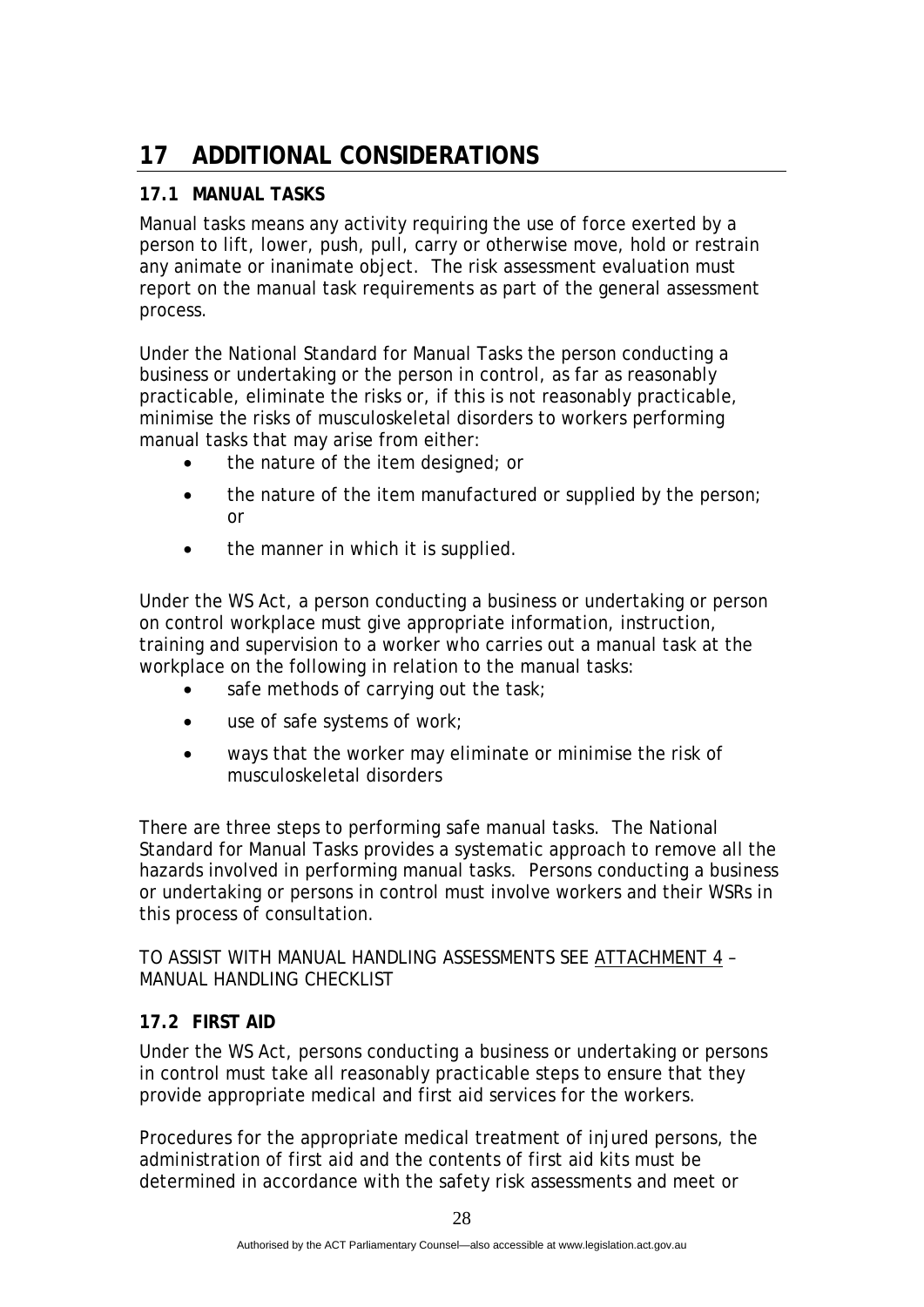better the requirements in the First Aid in the Workplace Code of Practice. This Code prescribes the minimum contents of a first aid kit.

### **17.3 AMENITIES**

The WS Act requires that persons conducting a business or undertaking or persons in control of workplaces provide and maintain adequate amenities for workers while they are at work.

To fulfil this duty, persons conducting a business or undertaking or persons in control of workplaces should refer to all relevant regulatory material and relevant codes of practice. These include but are not limited to:

- Public Health Act 1997;
- Work Safety Regulation 2009; and
- The Building Code of Australia (ACT Appendix).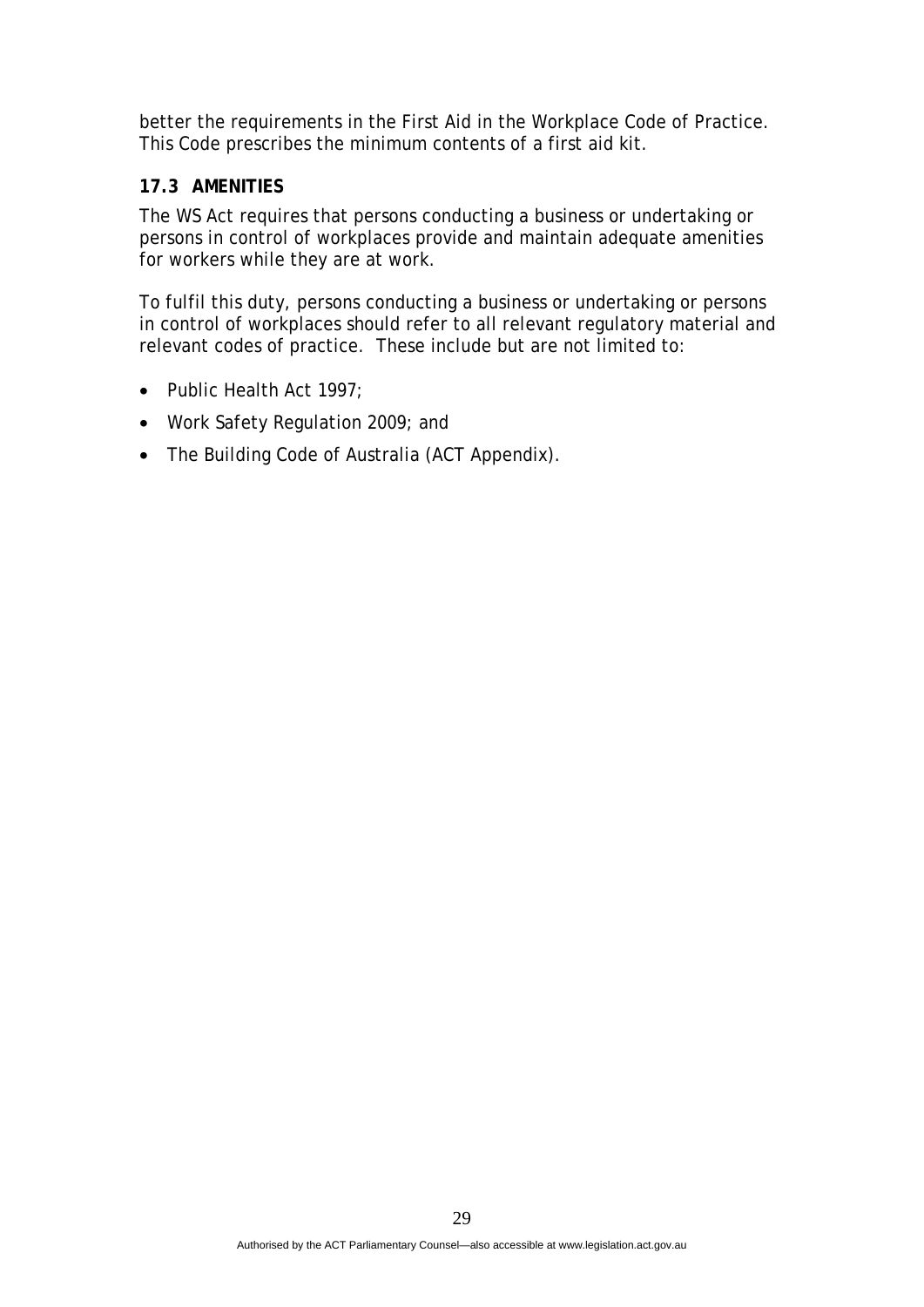### **18 DEFINITIONS**

In this Code of Practice:

**"Armoured vehicle operations"** means the transport of cash in purposedesigned vehicles that offer resistance to armed attack, which may or may not overtly display the company signage and are staffed by armed, uniformed personnel.

**"ATMs"** means automatic teller machines.

**"Cash"** means cash (other than coin), securities and other financial instruments (other than executed non-negotiable cheques and executed bank cheques), jewels and bullion.

**"C-I-T client"** means any person, partnership or company that uses the services of a licensed C-I-T operator.

**"C-I-T operator"** means a person conducting a business or undertaking or person in control engaged in the carrying of cash for reward for C-I-T clients.

**"C-I-T operations"** means services involving the carrying or transporting of cash by a C-I-T operator on behalf of C-I-T clients.

**"C-I-T"** means Cash-in-Transit.

**"Competent person"** means a person who has acquired through training, qualifications or experience, and/or a combination of knowledge and skills to carry out the task. .

**"Controller of premises"** means a person who has control of premises used by people as a place of work, including a person who has only limited control of the premises, and under any contract or lease, an obligation to maintain or repair the premises.

**"Covert"** means the transport of valuables in an unmarked vehicle by nonuniformed, armed/unarmed personnel.

**"Worker"** means an individual who carries out work in relation to a business or undertaking, whether for reward or otherwise, under an arrangement with the person conducting the business or undertaking..

**"Employer"** means a person or entity who engages a worker to perform work under a contract of service.

**"Hazard"** means something with the potential to cause harm or to adversely affect the health of people. Anything which may cause harm, through injury or ill health, to anyone at, or near a workplace is a hazard. This can include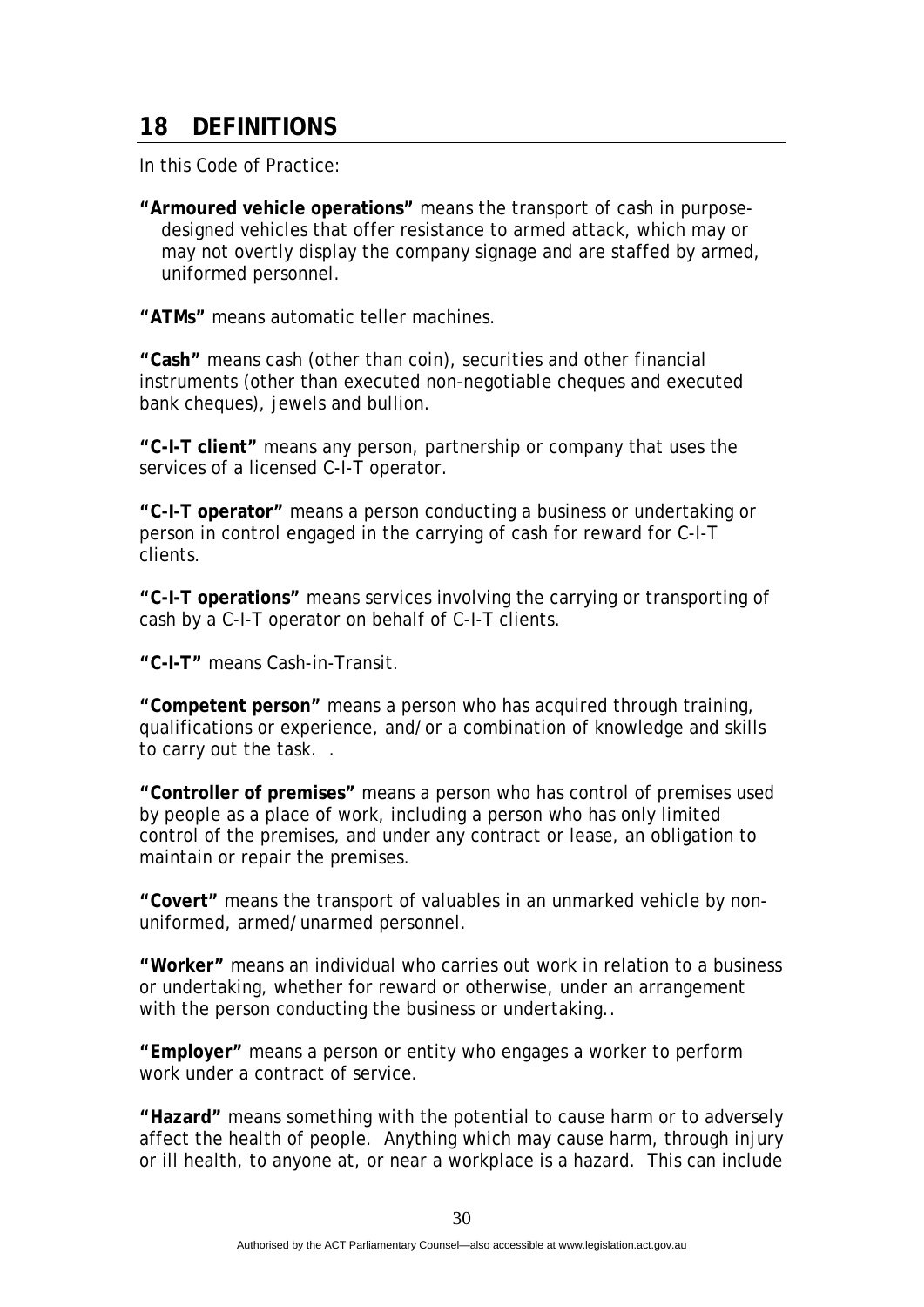substances, plant, work processes and/or other aspects of the work environment.

**"Injury"** includes the contraction of a disease and the aggravation acceleration or recurrence of an injury or a disease.

**"Manual task"** means a task comprised wholly or partly by any activity requiring a person to use his or her musculoskeletal system in performing his or her work and can include the use of force for lifting, lowering, pushing, pulling, carrying or otherwise moving, holding or restraining any person, animal or item**.** 

**"Multiple carry"** means more than one conveyance of cash between vehicle and premises serviced.

**"Person conducting a business or undertaking"** means a person or entity that is conducting a business or undertaking. This includes, but is not limited, to employers, self-employed persons, municipal corporations, subcontractors and franchisors. A not-for-profit business or activity conducted by local, state or territory government may be a business or undertaking.

**"Person in control"** means anyone who has control of the premises, plant or equipment, a system of work, design, import or manufacture; including anyone with authority to make decisions about the management of any of the above. Examples include principal contractors, sub-contractors, employers and self-employed persons.

**"Personal protective and safety equipment** (PPSE)" means any equipment or substance (such as sun protection cream) used to protect health and safety.

**"Plant"** includes machinery, equipment, appliance, pressure vessel, implement and tool, and a component of plant and a fitting, connection, accessory or adjunct to the plant.

**"Reasonably practicable steps"** means that, whether a person conducting the business or undertaking or person in control has taken reasonably practicable steps to eliminate or minimise a risk, the following will be taken into account:

- the seriousness of the risk;
- the availability and suitability of ways to eliminate or minimise the risk;
- what the duty holder knows or ought reasonably to know about the hazard giving rise to the risk, the risk itself, and, ways of eliminating or minimising the risk itself;and
- the cost of eliminating or minimising the risk (this includes burdens and disadvantages).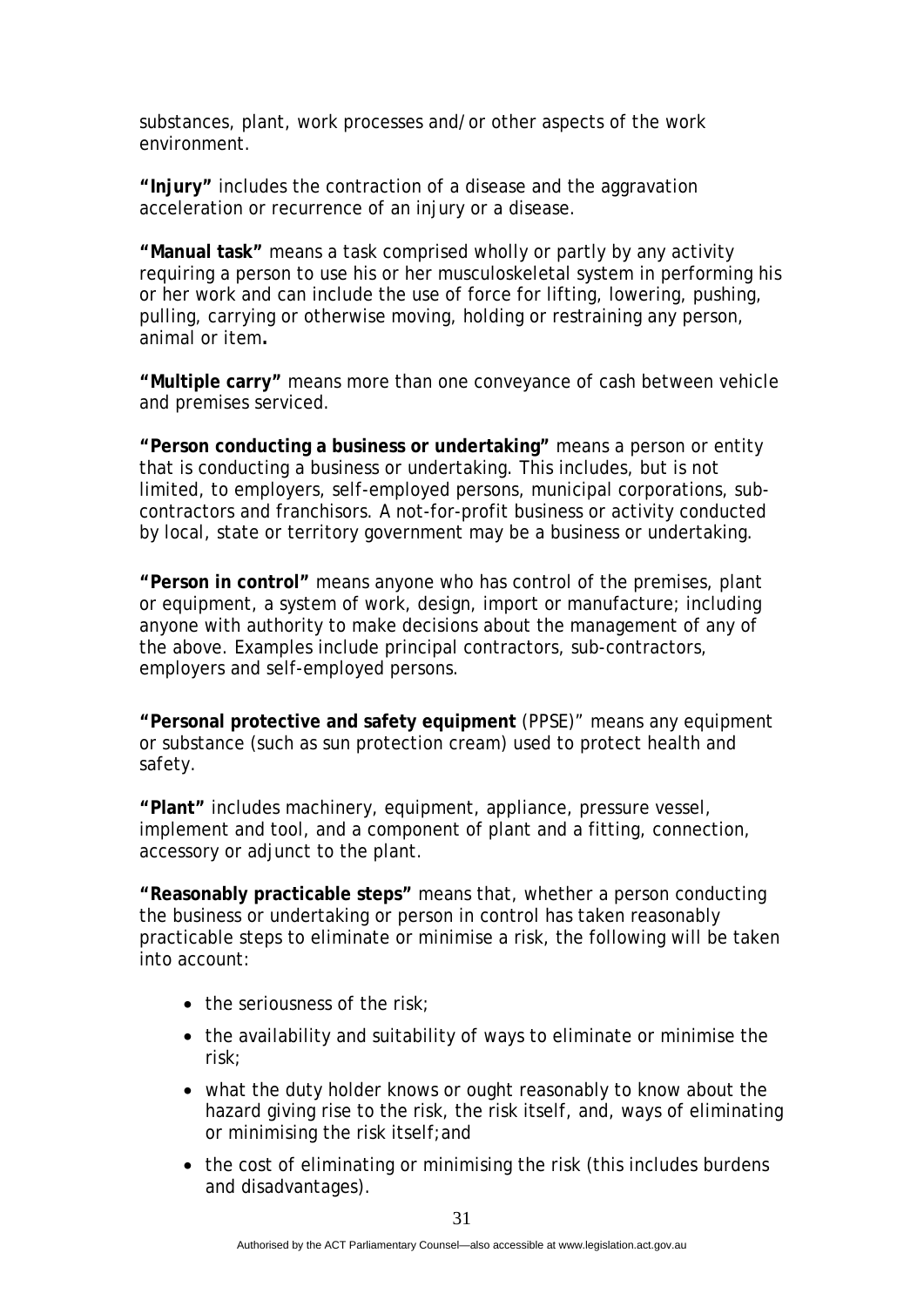**"Relevant regulatory material"** includes:

- *Workers Compensation Act 1951*
- *Work Safety Act 2008*
- *Work Safety Regulation 2009*
- *Firearms Act 1996*
- *Public Health Act 1997*
- *Road Transport (General) Act 1999*
- *Road Transport (Safety and Traffic Management Act) 1999*

**"Relevant codes of practice"** include:

- National Standard for Manual Tasks; and
- First Aid in the Workplace Code of Practice.

**"Risk"** means exposure to the chance of injury or loss.

**"Safe area"** refers to the location of ATMs where safe access and egress is available for those involved in C-I-T and to the members of the public using them.

**"Self-employed person"** means a natural person who works for gain or reward otherwise than as a worker (whether or not he or she employs another person).

**"Single carry"** means one conveyance only of cash between the vehicle and the premises serviced.

**"Soft skin vehicle operations"** means the transport of cash in a nonarmoured vehicle.

**"Standard operating procedures"** means those industry-accepted procedures that C-I-T operators accept as part of their normal work practices.

**"Trained first aid personnel"** means a person who holds a current first aid certificate, a current occupational first aid certificate issued after successful completion of an approved occupational first aid course; an ACT Ambulance officer; a registered nurse; or a medical practitioner.

**"Workplace"** means a place where work is, has been, or is to be, carried out by or for someone conducting a business or undertaking.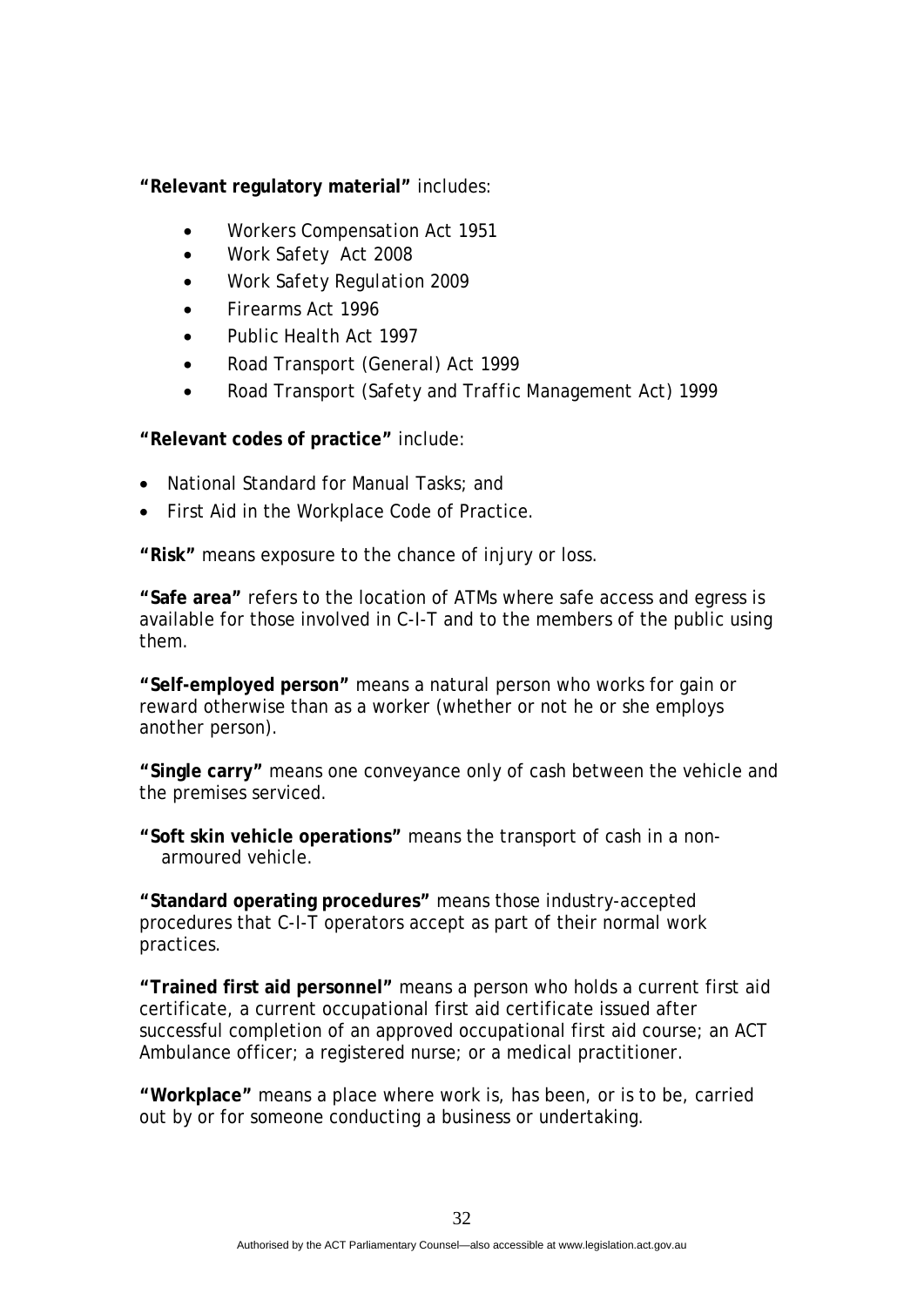# **ATTACHMENT 1**: **WORK SAFETY CHECKLIST**

The following example of a work safety checklist may be used as a guide to focus on the risk factors associated with the C-I-T Industry. This list is not exhaustive and can be adapted to suit individual company needs.

| Client Name:            |  |
|-------------------------|--|
| Cliant Contract Docorin |  |

Client Contract Description:

Business: Site Location:

Date:

Persons completing inspection:

Indicate in the following manner: (**V**)Acceptable (**X**) Not Acceptable (**N/A**) Not Applicable

An indication of (**X**) will require a corrective action to be implemented in the timeframe allocated

**1. Work Safety Management Systems** 

(a) Work safety management plan

(b) Assigned responsibilities for workplace safety

(c) Worker induction records

(d) Documented safe work policies and procedures covering armed hold ups

(e) Review and monitor procedures at regular intervals

(f) Operations manual for C-I-T workers

(g) Individual client site survey records

(h) Hazard audit records

(i) Job scheduling and job design review records

(j) Training/refresher records for management and workers

(k) Events log records

(l) Debriefing records

### **2. Client Site Assessment**

(a) Safe access provided

(b) Dedicated parking provided

(c) Security cameras in use

(d) Strong exterior and interior lighting provided

(e) Vehicle loading docks provided

(f) Open glass frontage provided for clear visibility

(g) Distress buttons connected to local police

(h) ATMs positioned in safe areas

(i) Public safety considered in the vicinity of C-I-T operations

(j) The incidence of crimes in the area or district are reported

(k) Past history of robberies of that client site or similar sites in the area are reported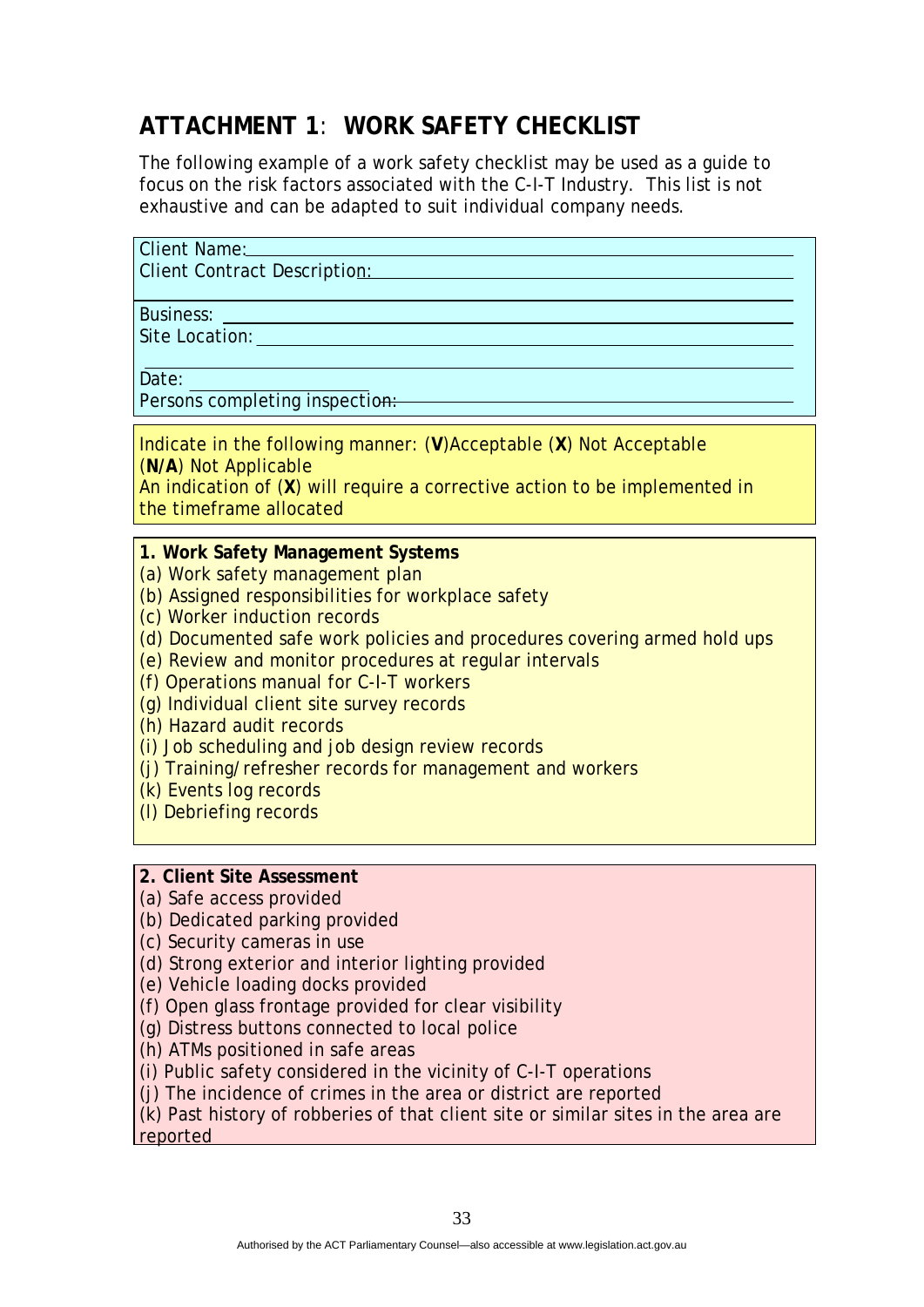**3. Vehicles and Equipment** 

(a) Vehicles maintained in good mechanical condition

(b) Softskin vehicles fitted with vehicle safe

(c) Appropriate communication systems installed

(c) Alarms fitted

(d) Weapons secured when not in use

(e) Weapons maintained in a good mechanical condition

**4. C-I-T Workforce** 

(a) Agreed competencies

(b) Induction

(c) Initial education and training/refresher training on procedures and weapons handling

(d) Initial education and training/refresher training on behaviour prior to,

during and following a robbery or violent incident

(e) Work safety representatives elected

(f) Work Safety committee formed

(g) Ratio of manning levels to tasks

(h) Armed hold ups prevention audits (review of practices)

(i) Testing of armed hold ups prevention procedures

(j) Maintenance of events log

(k) Communication procedures audits

(l) Debriefing sessions

(m) Staff performance appraisals

(n) Resources for post hold up support, e.g. trauma counselling and return

to work issues

### **5. Personal Protection (General and specialised)**

(a) PPSE maintained

(b) Workers provided with PPSE

(c) Instruction in the use of PPSE

(d) PPSE being worn by workers

### **6. Manual Handling**

(a) Mechanical aids provided and used

(b) Safe work procedures in place

(c) Manual handling risk assessment performed

#### **7. Public Safety**

(a) Use of armoured vehicles whenever possible

(b) Use of disciplined and armed crews

(c) Adherence to rigid safety procedures

(d) Recognition and avoidance of dangerous situations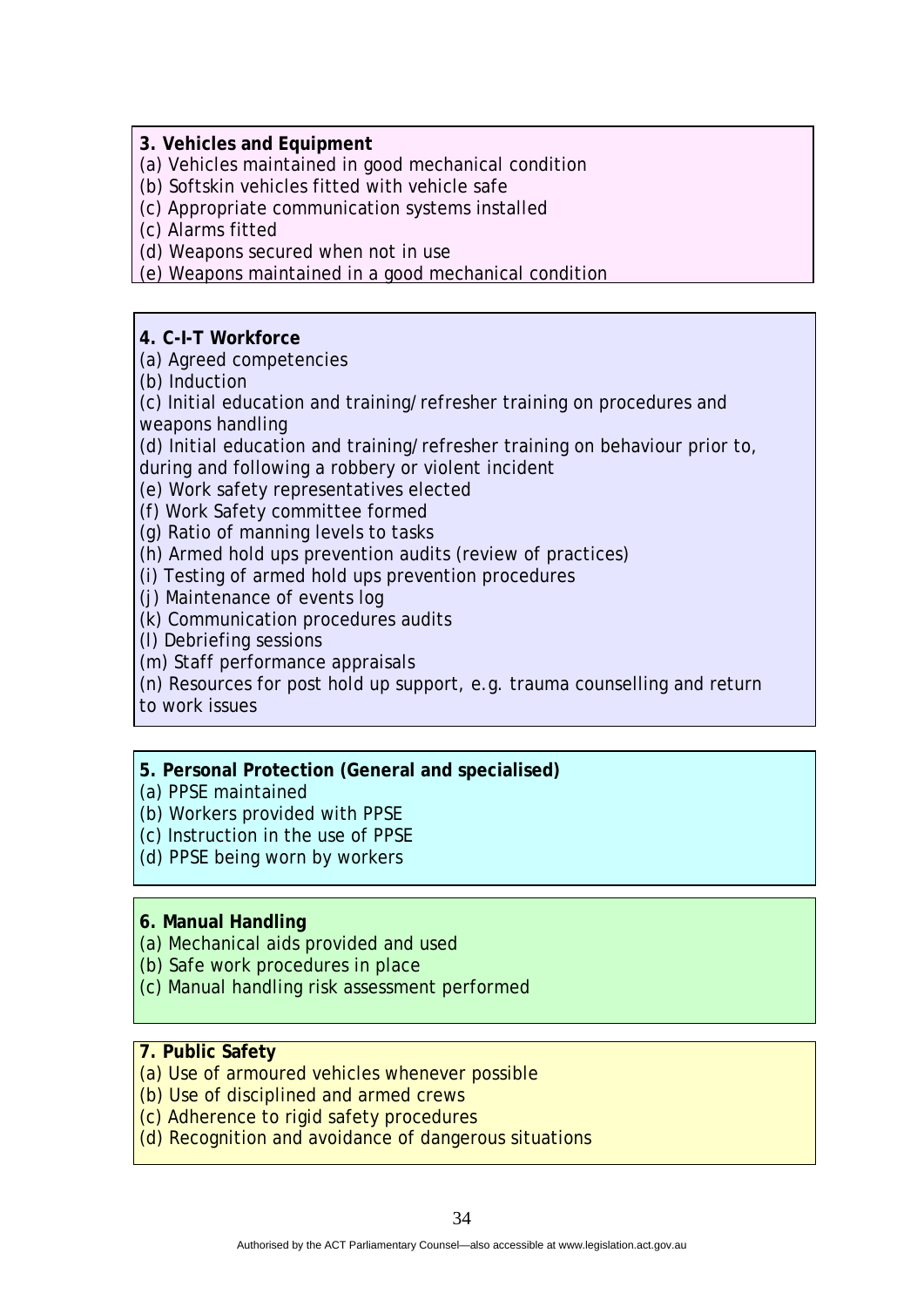**8. First Aid**  (a) First aid kits provided in each work area and vehicle (b) Training of first aid for selected workers

**9. Amenities**  (a) Washrooms clean (b) Toilets clean (c) Meal area is clean and tidy

Authorised by the ACT Parliamentary Counsel—also accessible at www.legislation.act.gov.au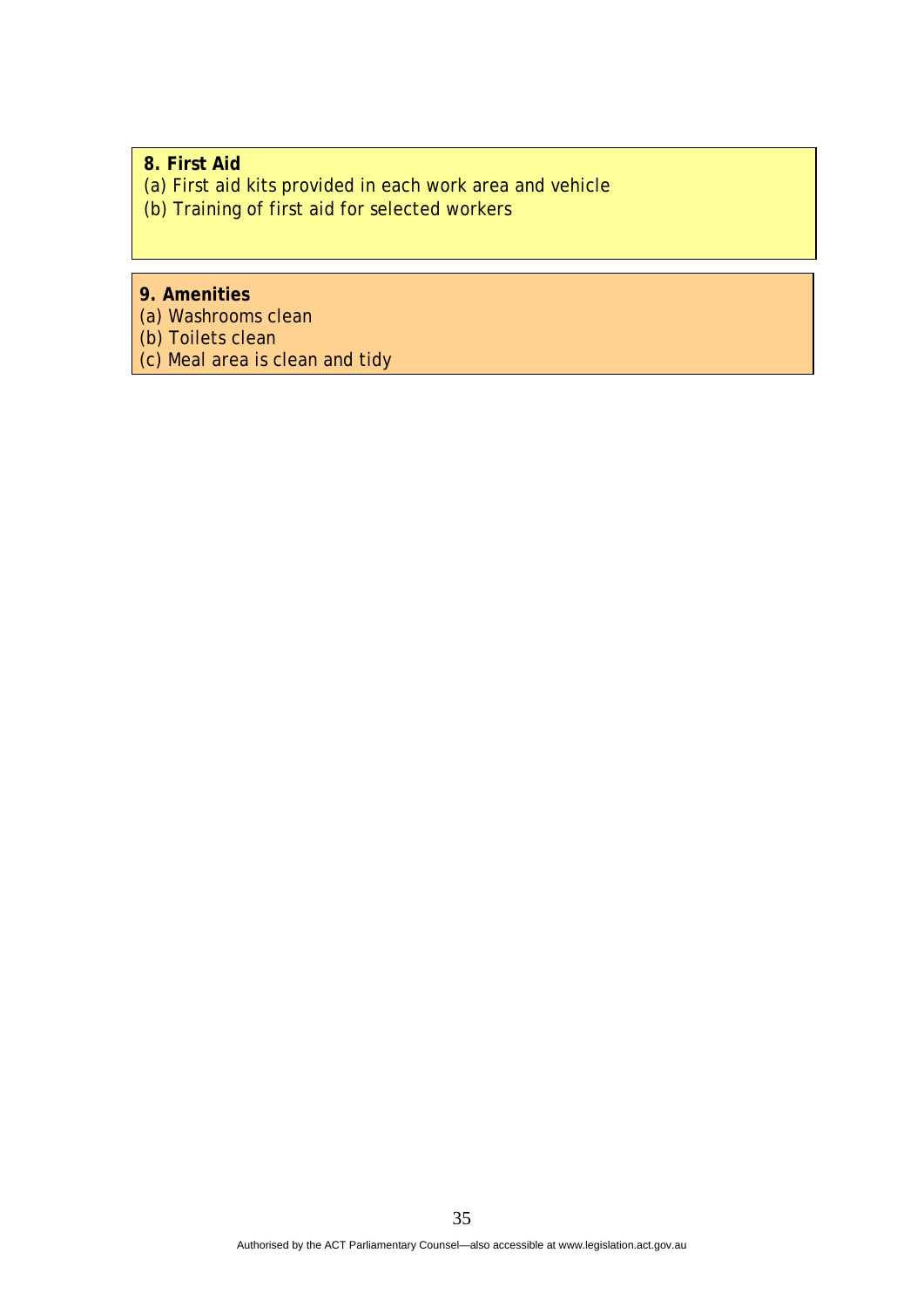# **ATTACHMENT 2: RISK ASSESSMENT REVIEW CHECKLIST**

| RISK ASSESSMENT REVIEW CHECKLIST                                                                      |            |           |  |
|-------------------------------------------------------------------------------------------------------|------------|-----------|--|
|                                                                                                       | <b>YES</b> | <b>NO</b> |  |
| Have the risk control measures been implemented as<br>outlined in the risk assessment?                |            |           |  |
| Are these control measures being used?                                                                |            |           |  |
| Are these control measures being used correctly?                                                      |            |           |  |
| Have the risks been eliminated or adequately reduced?                                                 |            |           |  |
| Have any recently implemented risk control measures<br>introduced new hazards?                        |            |           |  |
| Has the implementation of risk control measures resulted<br>in the worsening of any existing hazards? |            |           |  |
| Has the risk assessment achieved a safe working<br>environment?                                       |            |           |  |
| Are there any new risks associated with C-I-T activities?                                             |            |           |  |
| Are the current control measures effective?                                                           |            |           |  |
| Is a new risk assessment required?                                                                    |            |           |  |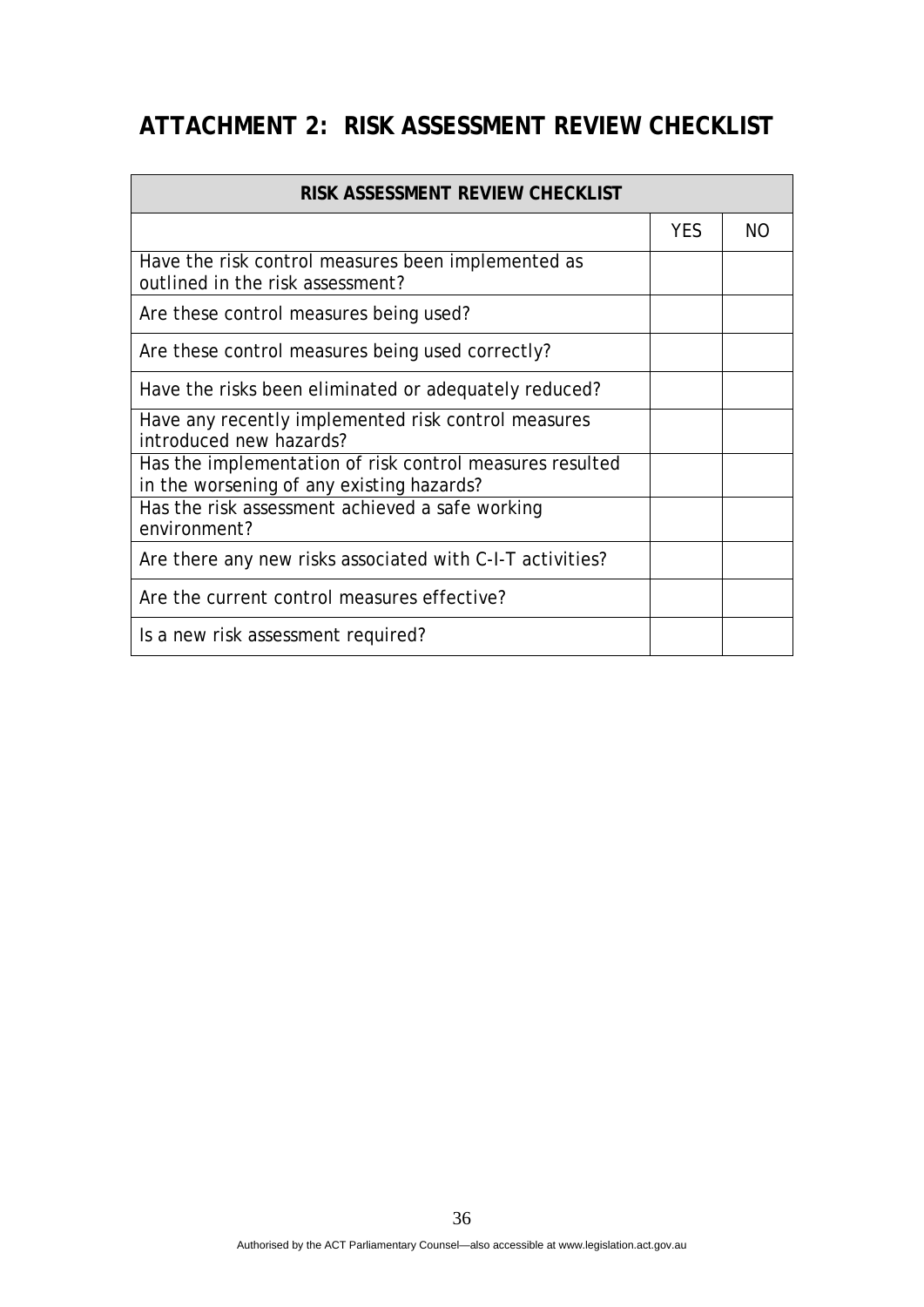### **ATTACHMENT 3: INCIDENT RESPONSE FLOW CHART**



Authorised by the ACT Parliamentary Counsel—also accessible at www.legislation.act.gov.au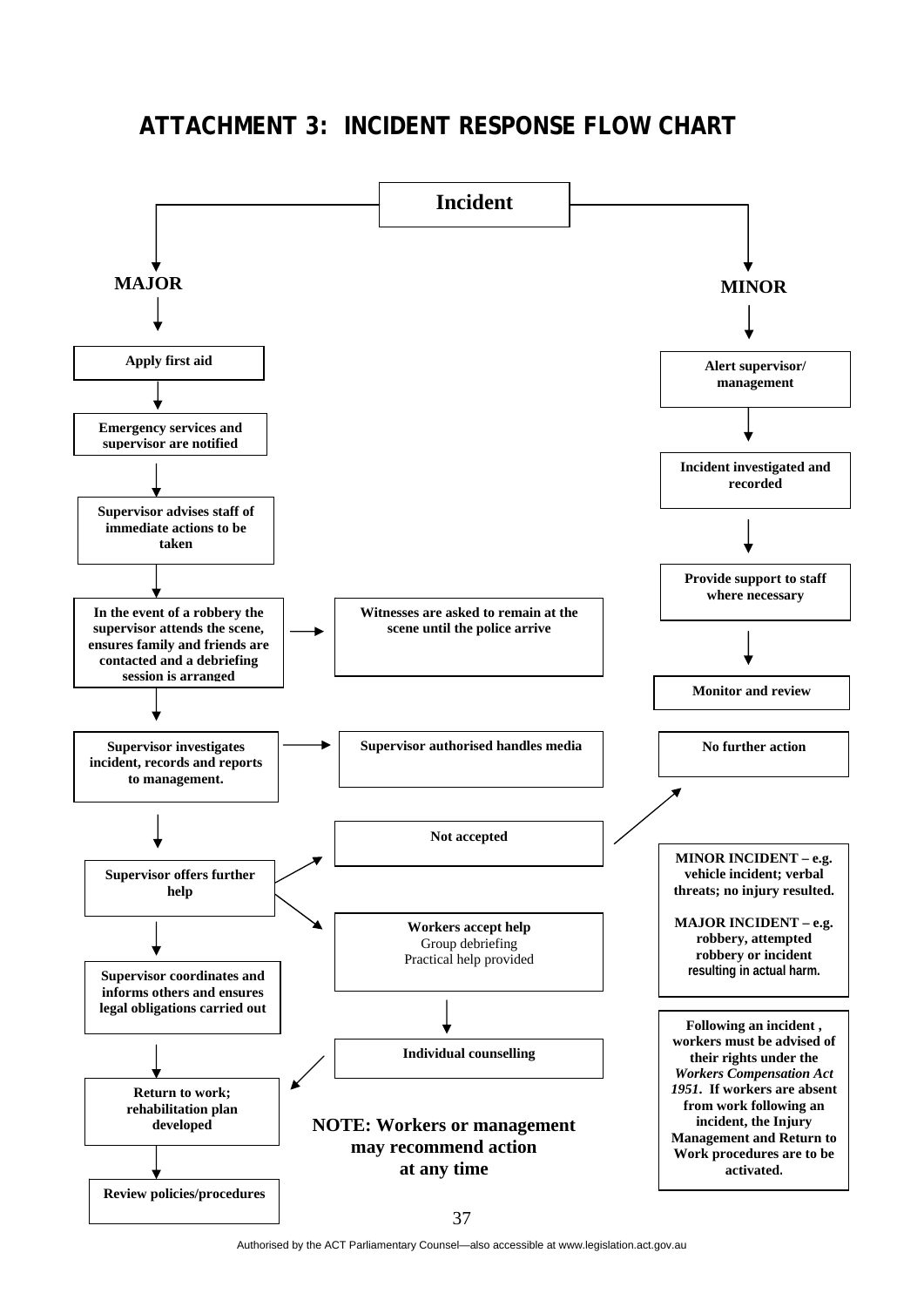# **ATTACHMENT 4: MANUAL TASKS CHECKLIST**

**MANUAL TASKS CHECKLIST**